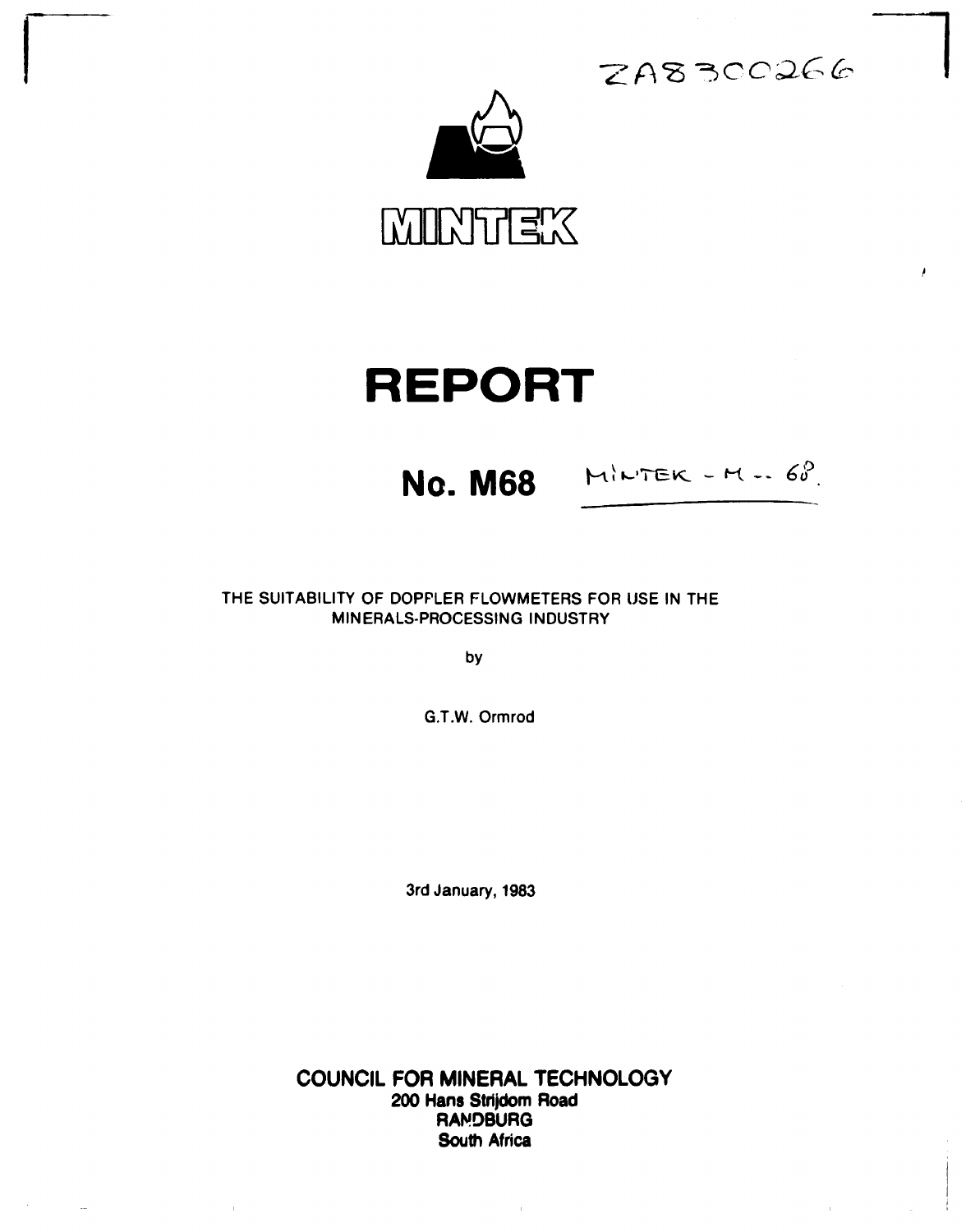



# **(MEASUREMENT AND CONTROL DIVISION)**

# **REPORT No. M68**

# THE SUITABILITY OF DOPPLER FLOWMETERS FOR USE IN THE MINERALS-PROCESSING INDUSTRY

by

George Thomas Wallace Ormrod

3rd January, 1983

Printed and published by the Council for Mineral Technology

ISBN 0 86999 601 0

 $\overline{1}$ 

 $\bar{1}$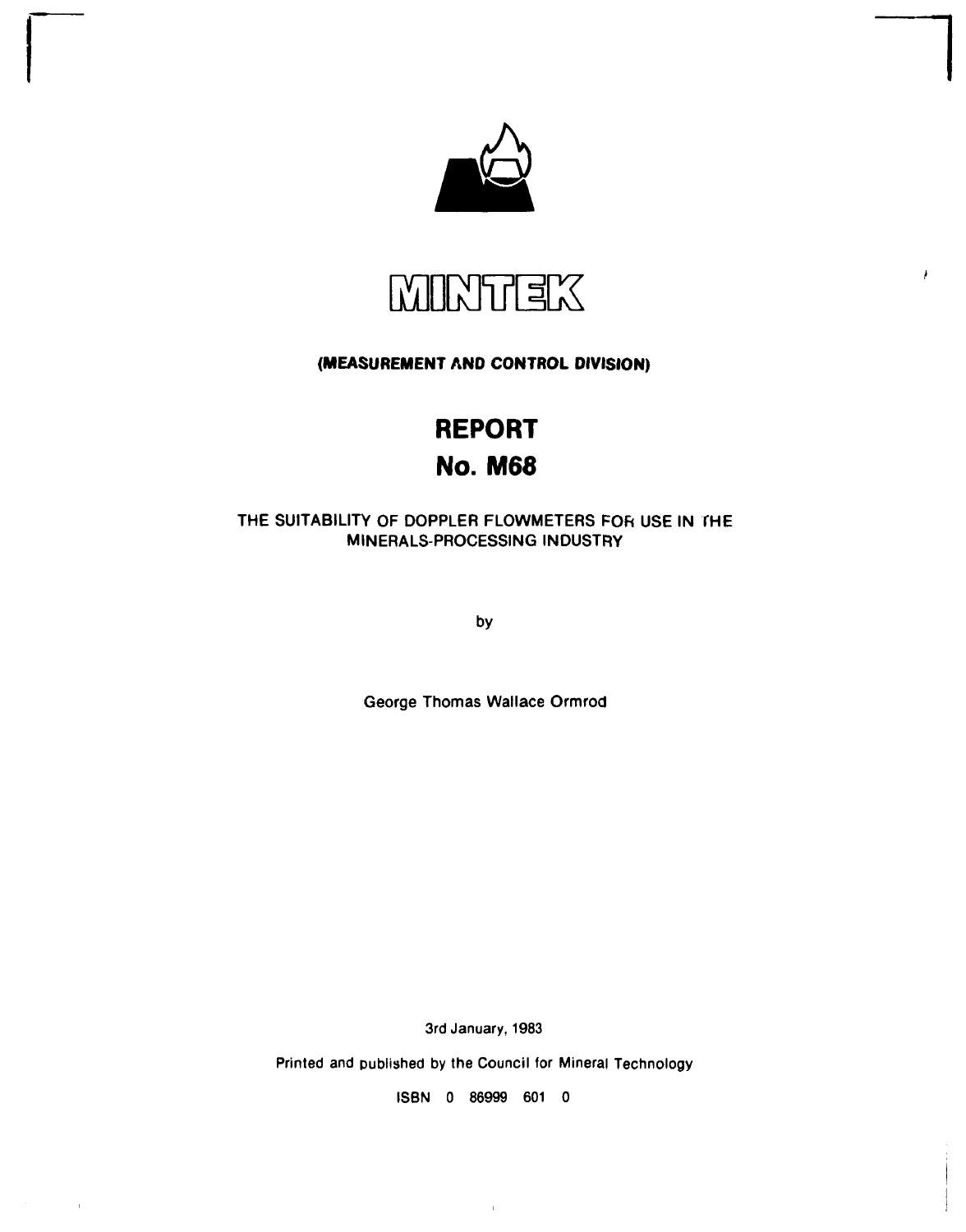**investigators G.T.W. Ormrod and J. Vida Director of Divisio/i G. Sommer Programme No. 017 Project No. 011801 Project Report No. 1** 

 $\pmb{\iota}$ 

**All correspondence tc Mintek, Private Bag X3015, Randburg, 2125 South Africa** 

 $\bar{\mathbf{r}}$ 

 $\bar{\rm H}$ 

 $\bar{1}$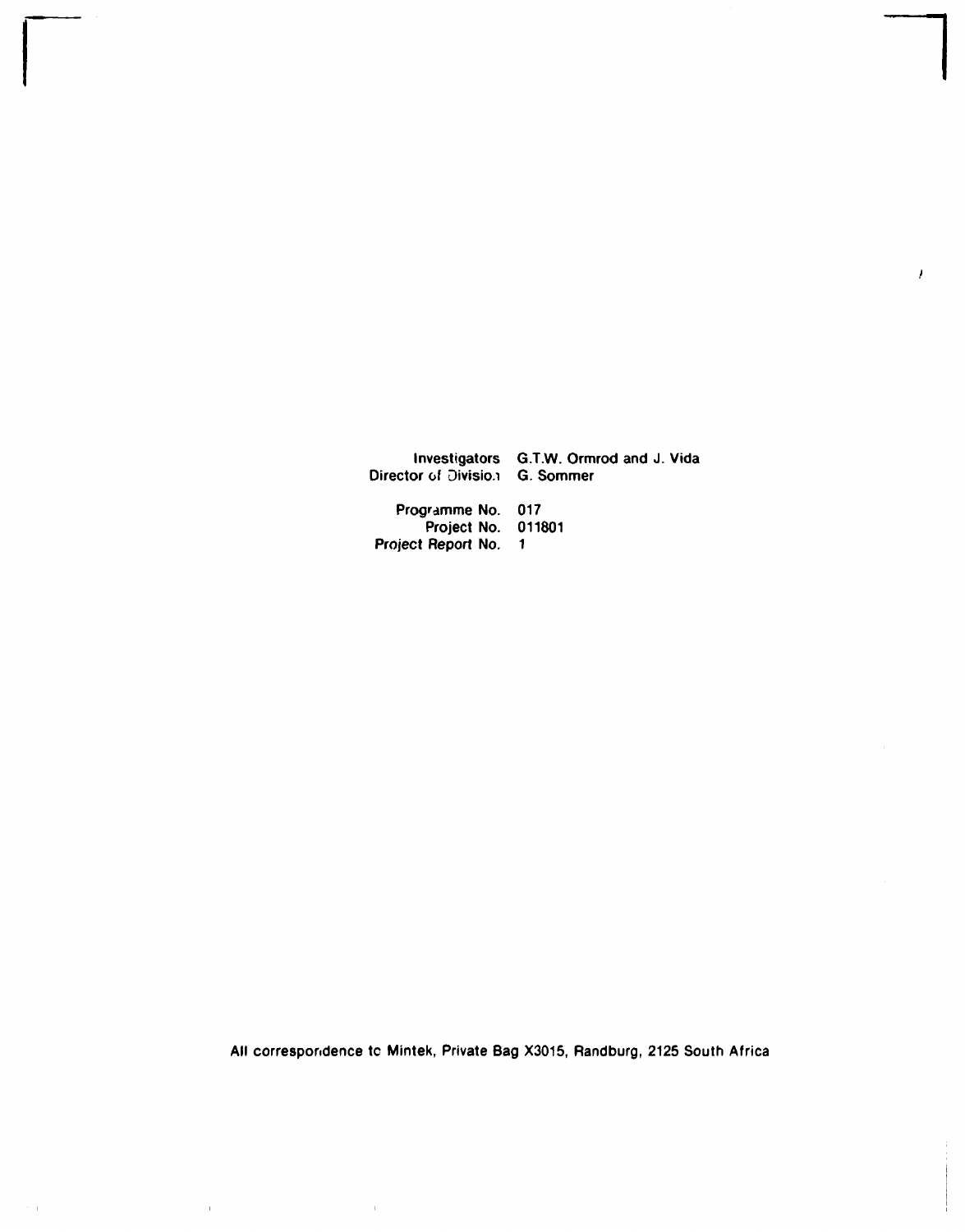# **SYNOPSIS**

**/** 

**In this report, six commercially available Doppler flowmeters, which were operated under conditions likely to be encountered in the minerals-processing industry, are evaluated. The effects of the density and particle-size distribution of a flowing slurry and the optimum siting of the flowmeter probe are considered and the results of tests on the response and linearity of the flowmeters are reported.** 

# **SAMEVATTING**

**'n hierdie verslag word ses Doppler-vloeimeters wat in die handel verkrygbaar is en wat gebruik is onder omstandighede wat waarskynlik in die mineraalverwerkingsbedryf teegekom sal word, geêvaluecr. Die uitwcrking van die diptheid en partikelgrootteverdeling van 'n vioeiende bry en die optimale plasing van die vlocimetersonde word oorweeg en die resultate van toetse in veroand met die responsie en lineariteit van die vloeimeters word aangegee.**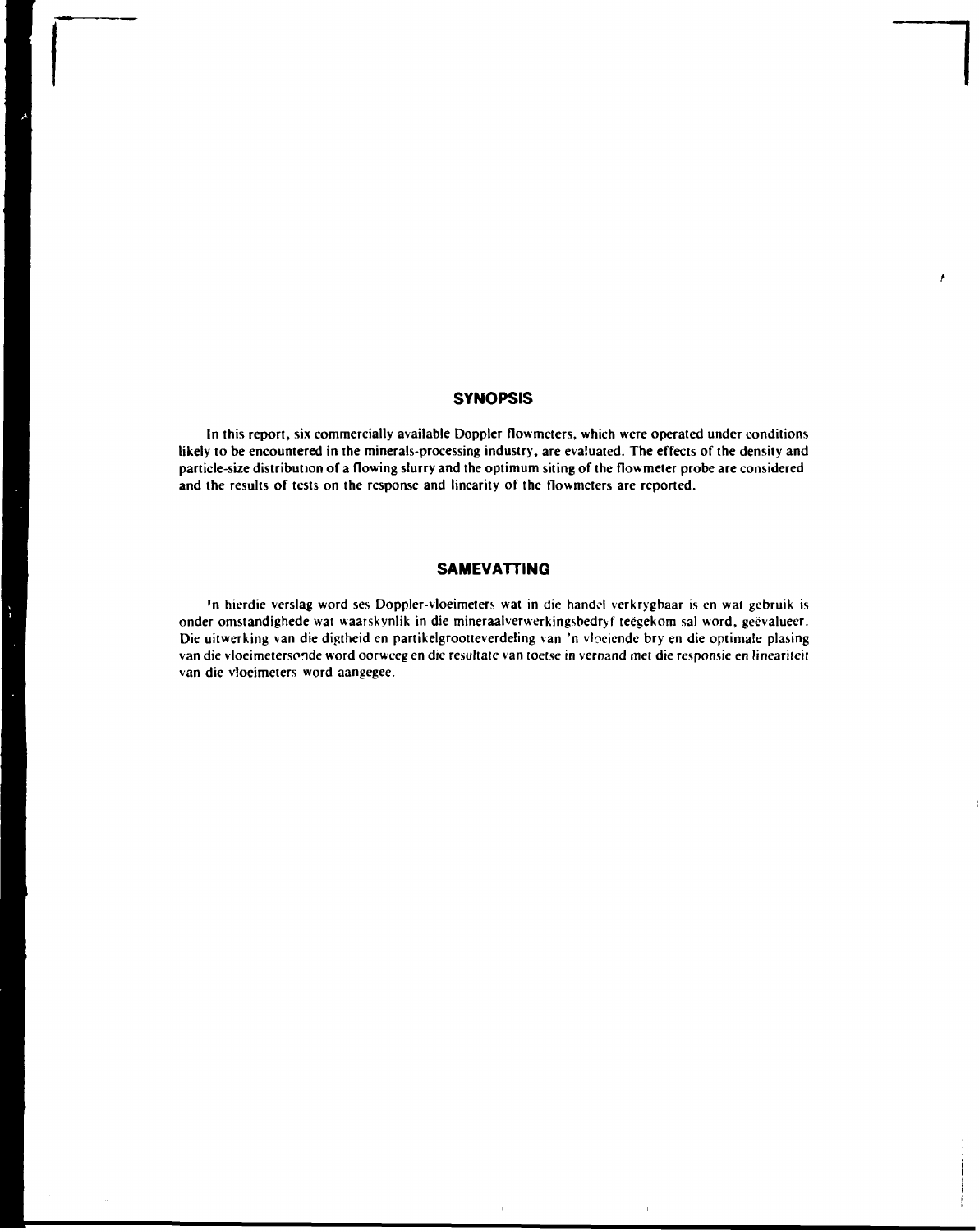# **CONTENTS**

|                                                                                                    | -1                       |
|----------------------------------------------------------------------------------------------------|--------------------------|
|                                                                                                    | $\mathbf{1}$             |
|                                                                                                    | $\mathbf{3}$             |
|                                                                                                    | $\overline{\mathbf{5}}$  |
|                                                                                                    | $\overline{\phantom{a}}$ |
|                                                                                                    | 5                        |
|                                                                                                    | $\overline{7}$           |
| 4.4. LIMITED CALIBRATIONS WITH AN a.c. MAGNETIC FLOWMETER                                          | 8                        |
|                                                                                                    | $\mathbf{a}$             |
|                                                                                                    | $\mathbf{g}$             |
|                                                                                                    | -8                       |
|                                                                                                    | 14                       |
| 5.4. LIMITED CALIBRATION WITH AN a.c. MAGNETIC FLOWMETER                                           | 14                       |
|                                                                                                    | 14                       |
|                                                                                                    | 14                       |
|                                                                                                    | 15                       |
|                                                                                                    | -16                      |
| <b>LIST OF TABLES</b>                                                                              |                          |
| Table 1. Typical size gradings and flowrates for solids from four carbon-in-pulp plants processing |                          |
|                                                                                                    | $\boldsymbol{2}$         |
| Table 2. Measured frequency of ultrasound for various Doppler flowmeters                           | 3                        |

# **Table 4. Readings on Doppler flowmeters used with rubber-lined pipes 9 LIST OF ILLUSTRATIONS**

**Table 3. The composition of Mintek sand and mine sand 8** 

|  | Figure 2. Desired size versus minimum concentration of particles in a slurry suitable for efficient      |    |
|--|----------------------------------------------------------------------------------------------------------|----|
|  |                                                                                                          | 2  |
|  |                                                                                                          |    |
|  | Figure 3. A Dopple flowmeter with the transducers mounted in tandem                                      |    |
|  | Figure 4. The opposed mounting for the transducers of a Doppler flowmeter                                | 4  |
|  |                                                                                                          | 4  |
|  |                                                                                                          | 6  |
|  |                                                                                                          | 6  |
|  | Figure 8. Comparative traces on dilute slurry by Doppler flowmeters I to 111 and the d.c. magnetic       |    |
|  |                                                                                                          | 7  |
|  | Figure 9. Comparative traces on dilute slurry by Doppler flowmeters IV to VI and the d.c. magnetic       |    |
|  |                                                                                                          | 7  |
|  | Figure 10. Comparison of the recordings for the a.c. magnetic flowmeter and a Doppler flowmeter          | 9  |
|  | Figure 11. Responses of Doppler flowmeters 1 to III to changes in flow of Mintek slurry                  | 10 |
|  | Figure 12. Responses of Doppler flowmeters IV to VI to changes in flow of Mintek slurry                  | 10 |
|  | Figure 13. Responses of Doppler flowmeter I to changes in flow of mine-sand slurries of different r.d.s  | 11 |
|  | Figure 14. Responses of Doppler flowmeter II to changes in flow of mine-sand slurries of different r.d.s | 11 |
|  | Figure 15. Responses of Doppler flowmeter III to changes in flow of mine-s and slurries of different     |    |
|  |                                                                                                          | 12 |

 $\bar{1}$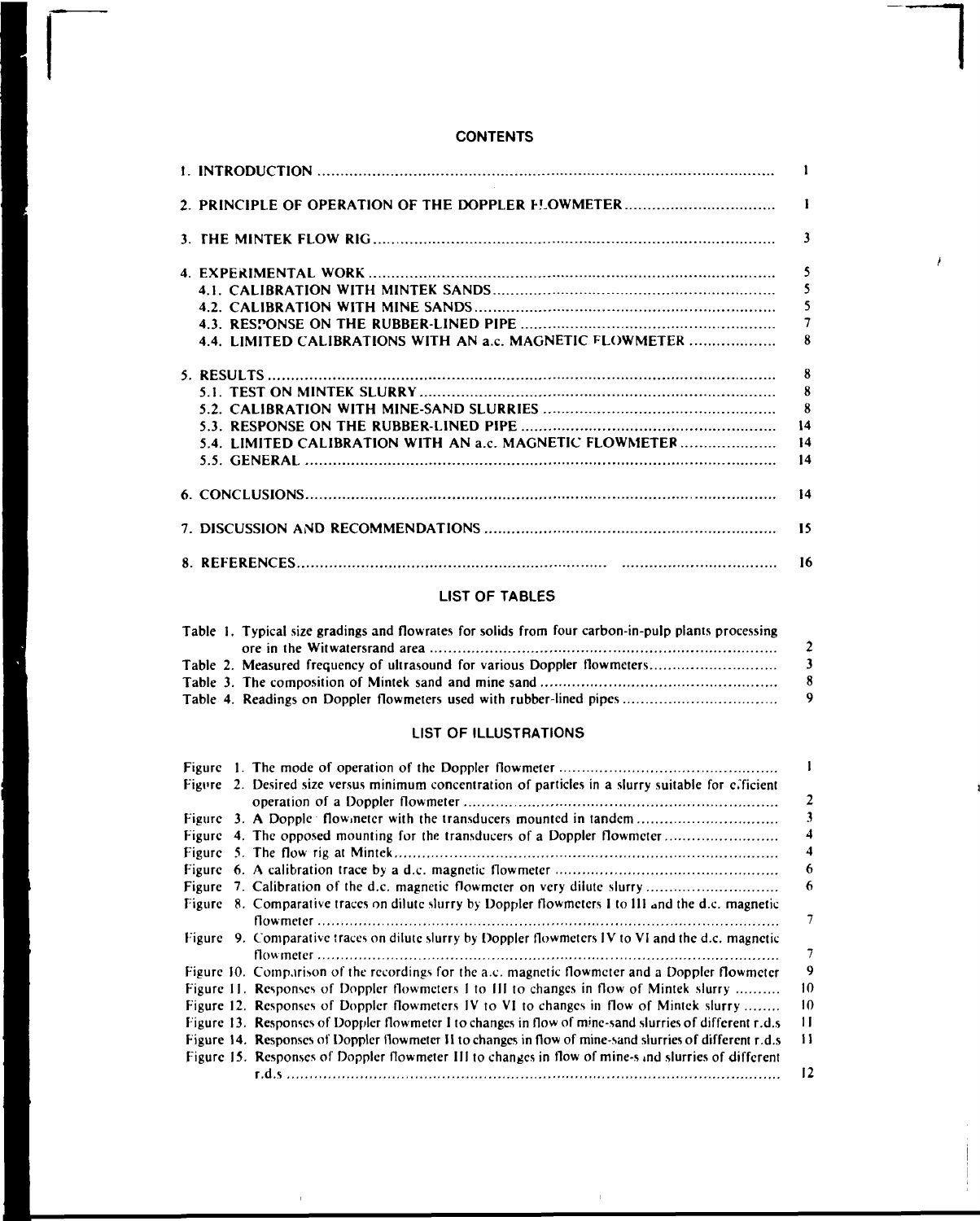| Figure 16. Responses of Doppler flowmeter IV to changes in flow of mine-sand slurries of different      |      |
|---------------------------------------------------------------------------------------------------------|------|
|                                                                                                         |      |
| Figure 17. Responses of Doppler flowmeter V to changes in flow of mine-sand slurries of different r.d.s | - 13 |
| Figure 18. Responses of Doppler flowmeter VI to changes in flow of mine-sand slurries of different      |      |
|                                                                                                         |      |
| Figure 19. Comparison of the outputs of the Doppler flowmeter (in opposed-mounting mode) and            |      |
|                                                                                                         |      |
| Figure 20. Comparison of the outputs of the Doppler flowmeter (in tandem-mounting mode) and             |      |
|                                                                                                         |      |
|                                                                                                         |      |

 $\mathcal{A}^{\text{max}}_{\text{max}}$  and  $\mathcal{A}^{\text{max}}_{\text{max}}$ 

 $\mathcal{L}^{\text{max}}_{\text{max}}$  and  $\mathcal{L}^{\text{max}}_{\text{max}}$ 

 $\sim 10^{11}$  km s  $^{-1}$  . The  $^{-1}$ 

 $\sim 10^5$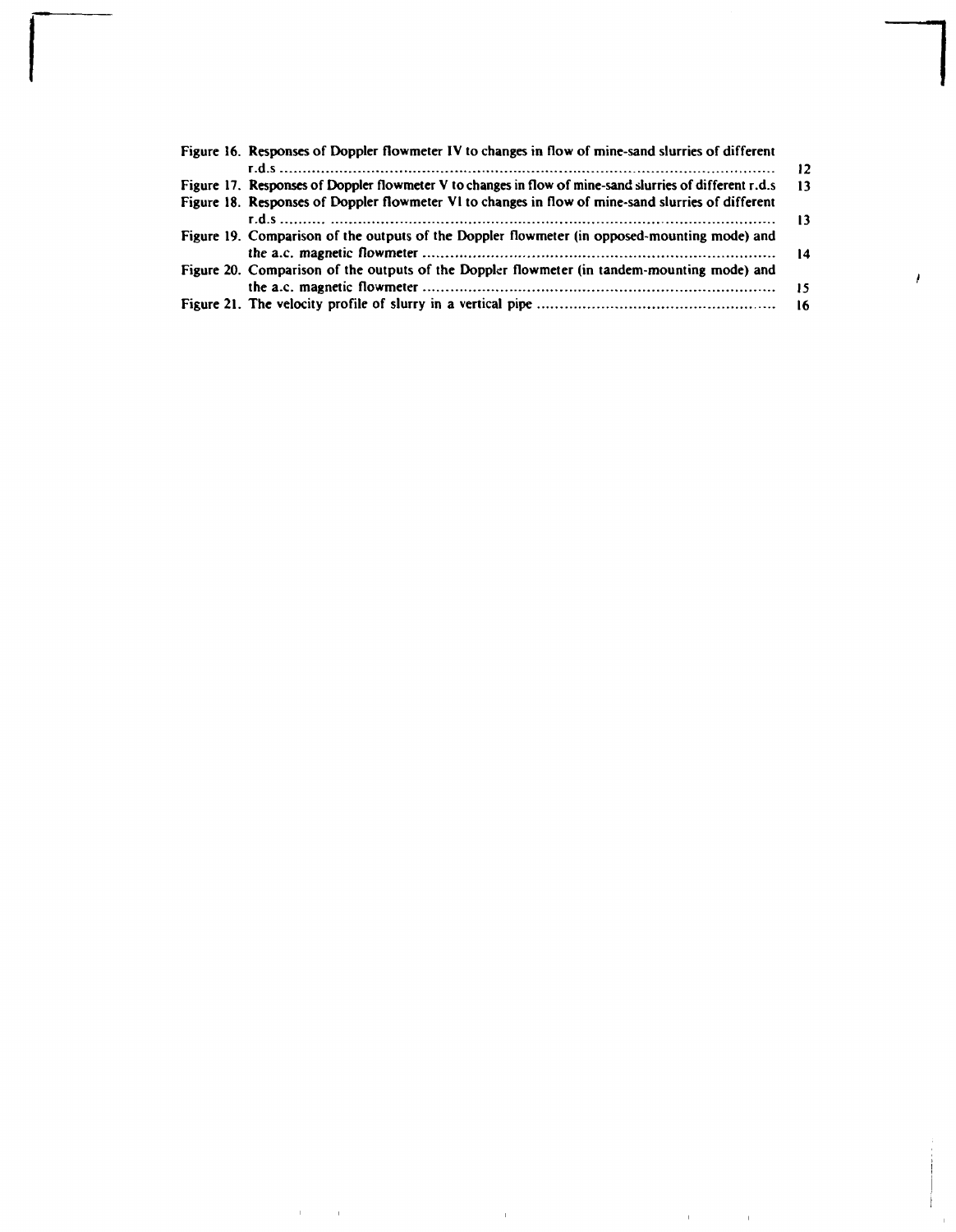# **1. INTRODUCTION**

**Flowmeters using the Doppler effect were recently advocated for the measurement of the flows of slurries. One advantage claimed for the Doppler flowmeter is that the flow sensor is non-intrusive and can be readily fixed to the pipework of the equipment without interruption of the process; another advantage is that the costs involved in measurement of the flow are not related to the diameter of the pipe. (When magnetic flowmeters are used, the cost increases with increased pipe diameter.)** 

**Addie and Li Napoli' used a Doppler flowmeter in their tests on slurries, and concluded that the meter is inexpensive and accurate, and, when properly applied, gives reproducible results.** 

**The present investigation was undertaken so that those claims could be examined with the particular needs of the minerals-processing industry in mind. Several vendors of Doppler flowmeters lent instruments to the Council for Mineral Technology (Mintek) and asked for their flowmeters to be evaluated at Mintek.** 

# **2. PRINCIPLE OF OPERATION OF THE DOPPLER FLOWMETER**

**An ultrasonic beam is transmitted through the wall of a pipe and is backscattered or reflected from particles in the slurry or ore, or from air bubbles. If these particles are moving, their velocities are added to (or subtracted from) the velocity of the reflected ultrasonic beam in the medium. The resulting change in frequency between the incident and reflected beam is known as the Doppler shift, and is in direct proportion to the velocity of the particles. A combination of the Doppler equation and Snell's law shows that the change in frequency (A/) is** 

$$
\Delta f = f_t - f_t = \frac{2V \cdot \cos \theta}{C} , \quad \dots
$$
 (1)

where  $f_i$ ,  $f_i$  are the frequencies of the transmitted and reflected ultrasonic beams respectively,

 $\theta$  is the angle between the axis of the pipe and the incident ultrasonic beam,

*C* **is the velocity of the sounJ in the medium, and** 

*V* **is the velocity of the reflecting particles, and is much smaller than** *C.* 

**The mode of operation of the flowmeters is illustrated in Figure 1.** 



**FIGURE 1. The mode of operation of the Doppler flowmeter** 

**For transmission of the ultrasonic beam, there must be an acoustic bond between the transducer and the pipe, and the wall of the pipe and the slurry must transmit the ultrasound. It has been shown<sup>2</sup> that Rayleigh backscattering depends upon the size of the particles (a relation to the third power), so the slurry must contain particles of a certain size and in a certain concentration. One manufacturer of a Doppler flowmeter relates the desired size to the concentration of the solid particles in a slurry. This relation is plotted in Figure 2. The y-axis shows the particle size, and the x-axis the minimum concentration of particles required <sup>f</sup>or efficient operation of the flowmeter when used on a pipe of 100 mm diameter.** 

**Mineral processes, such as the carbon-in-pulp (CIP) process, employ flowing slurry systems with a normal velocity of 2m/s to keep the slimes in suspension. The size and distribution of the solid particles**  in typical CIP pulps from plants in the Witwatersrand area are shown in Table 1, together with the flowrates **for the pulps.** 

 $\overline{1}$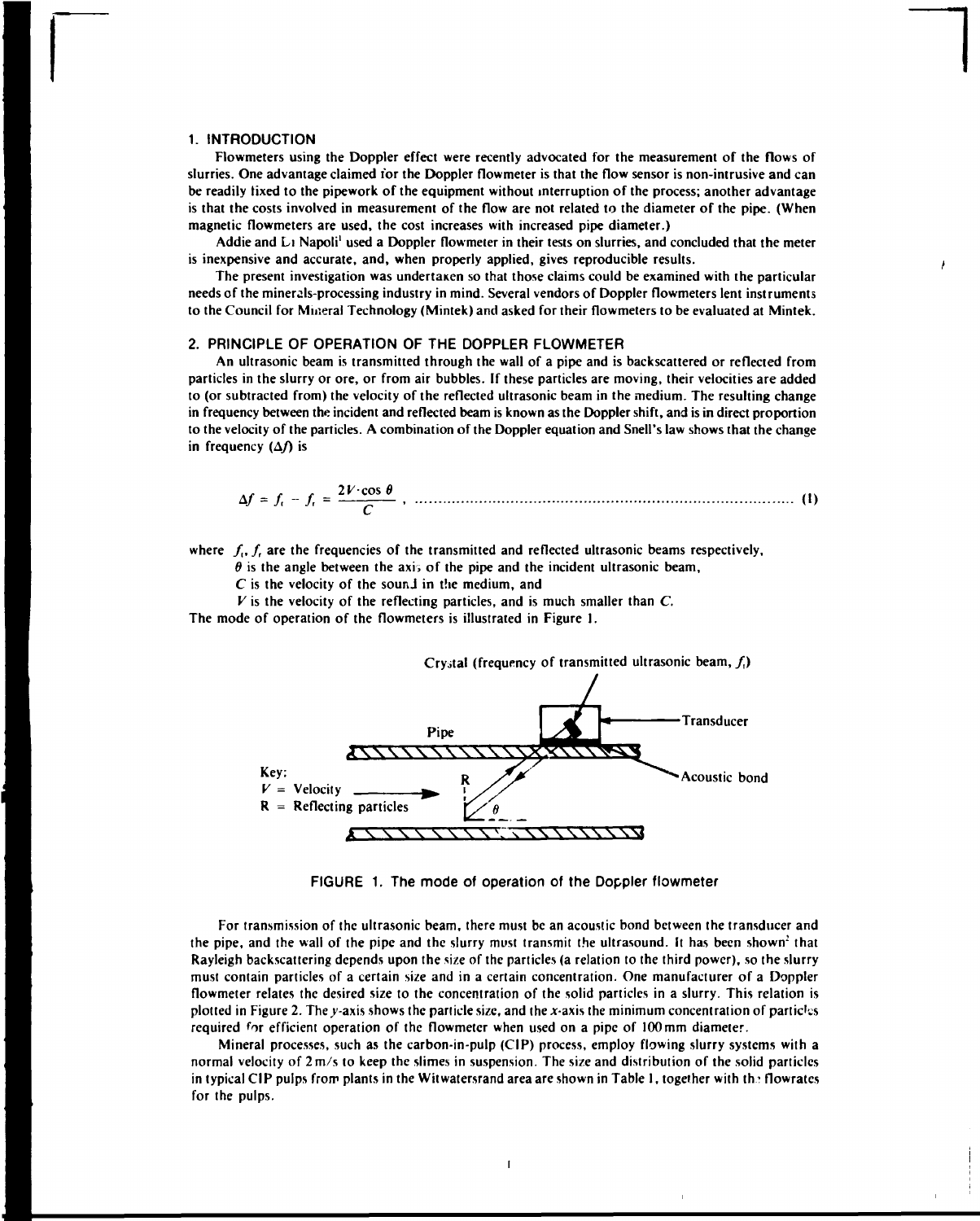

**FIGURE 2. Desired size versus minimum concentration of particles in a slurry suitable for the efficient operation of a Doppler flowmeter** 

# **TABLE 1**

| $\mu$ m<br>295 |    |    | From A $\mid$ From B $\mid$ From C $\mid$ From D |    |
|----------------|----|----|--------------------------------------------------|----|
|                |    |    |                                                  |    |
|                |    |    |                                                  |    |
| 147            |    |    |                                                  |    |
| 74             |    |    | 23                                               | 17 |
| 74             |    |    | 75                                               | 82 |
|                | 20 | 75 | 25<br>68                                         |    |

*Typical size gradings and flowrales for solids from four carbon-in-pulp*  plants processing ore in the Witwatersrand area

A, B, C, D = Carbon-in-pulp plants processing ore from the Witwatersrand Supergroup

**Velocity of pulp Normal 2 to 2,4 m/s Minimum 1,22 m/s Critical flowrate (with loss of suspension) 1,17m/s.** 

**The gradings of the solids from all four plants show that the concentration of particles larger than 200 mesh is greater than 18 per cent or, say, has an abundance of 9 per cent in a normal pulp. An abundance of less than 2 per cent is all that is required by the manufacturer's criterion as shown on the graph (Figure 2).** 

**A pulp system therefore has sufficient particles acting as reflectors to fulfil the requirements of a measurement system based on the Doppler effect.** 

**The ability of the flowmeter to detect a particle of a certain size depends upon the frequency of the ultrasound, since smaller particles are detected at the higher frequencies. However, the higher the frequency, the greater is the attenuation of the beam in the slurry. Manufacturers generally co.npromise on a frequency o." 650 kHz, although I MHz is also used. Tabl\* 2 shows the frequencies measured for the various flowmeters tested.**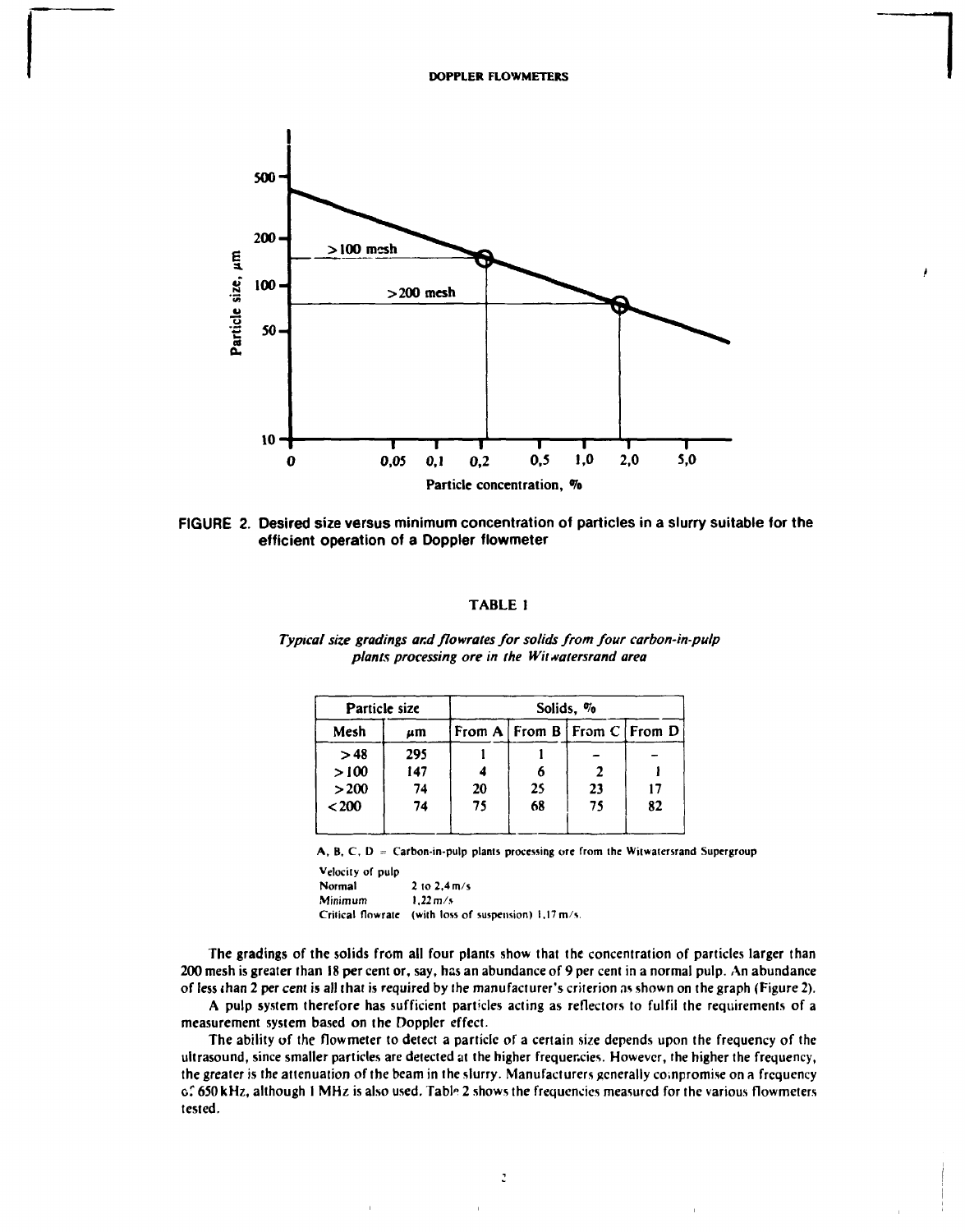# **TABLE 2**

*Measured frequency of ultrasound for various Doppler flowmeters* 

# **I .1 III IV V VI 1MHz 650 kHz 670 kHz 640kHz 800 kHz 630 kHz**

**Doppler flowmeters are not recommended for flow velocities lower than 0,3 m/s, i.e., a Reynolds number of 10<sup>4</sup> for a 100mm pipe, where the flow pattern becomes laminar. However, the flow velocity of mining pulps is normally 2m/s, as can be seen in Table I. At that velocity, the flow pattern is turbulent, and a Reynolds number of**  $2 \times 10^5$  **can be calculated for a 100 mm pipe. The recommended maximum for the flow velocity is lOm/s, but flow velocities over 5m/s are not encountered in mining pulps. It has been stated' that the velocity of a fluid is not uniform in cross-section in a pipe, since the fluid at the centre of the pipe moves more quickly than that adjacent to its walls. The velocity profile depends upon the mode of flow, i.e., whether it is turbulent or laminar, the velocities for the latter mode having a wider distribution.**  Like other instruments for measuring flow, Doppler flowmeters should not be situated near bends or other **obstructions that distort the velocity flow pattern. Under such conditions, a symmetrical flow profile can be developed only by a rising slurry in a vertical pipe.** 

**Two main systems for the mounting of the transducers are used on Doppler flowmeters. Figure 3 shows the transducers mounted in tandem, with the transmitter and receiver side by side, and Figure 4 shows the transducers opposed, which, it is claimed, improves the interception of particles by the ultrasonic beam.** 





# **3. THE MINTEK FLOW RIG**

**The Mintek facility for the calibration of flowmeters (the flow rig) is shown in Figure 5. A centrifugal pump, the speed of which is controlled by a variable-speed drive, circulates the slurry to a sump, normally by way of a horizontal and vertical test section of pipe.** 

**The first test section of the pipe is horizontal and is situated 4 m after a bend so that a fully developed flow profile can be established and the flow pattern straightened. The next bend occurs 2 m after this section, and the vertical test section is situated 4m after the second bend. For proper operation, most types of flowmeters, particularly orifice, vortex, and target flowmeters, require (hat there should be long runs of straight pipes before and after the sensor. As the diameter of the Mintek pipework is nominally 100mm, the sections approaching the sensor and those following it are 40 and 20 pipe diameters in length respectively.** 

**The pipework terminates in a flexible tube bearing a fishtail that is moved by a pneumatic piston. A jet of fluid can thus be prevented from circulating back to the sump by being diverted over a splitter plate into a weighing tank that is supported by three flexure types of load cells of which the total capacity is 2250kg. A sensor on the fishtail detects the point of diversion and starts a digital timer.** 

*\*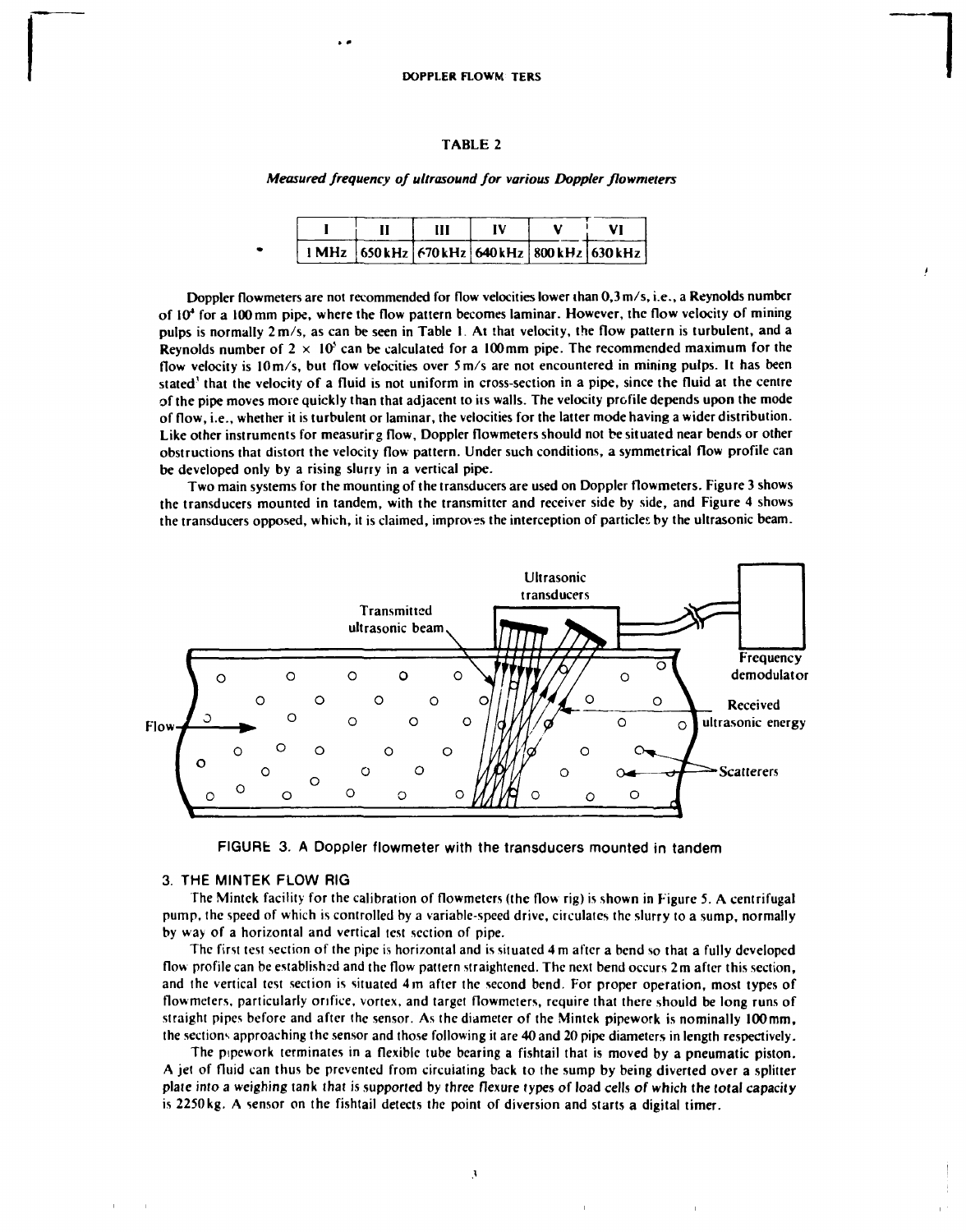# **DOPPLER FLOWMFTFRS**



FfGURE 4. The opposed mounting for the transducers of the Doppler flowmeter



FIGURE 5. The flow rig at Mintek

 $\bar{A}$ 

 $\mathbf{1}^{\mathrm{c}}$  ,  $\mathbf{1}^{\mathrm{c}}$ 

 $\mathbf{r}$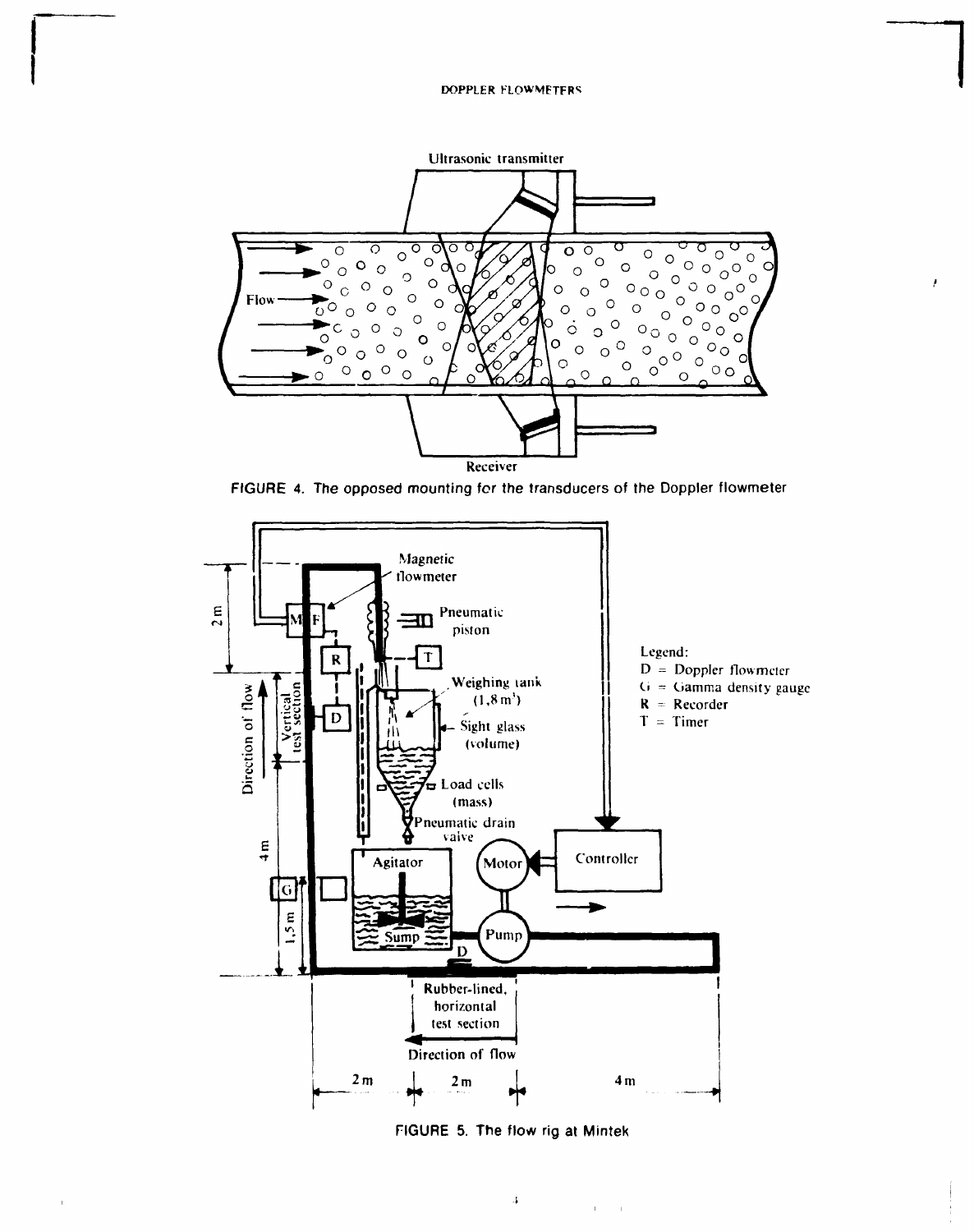The accuracy of the calibration is 0,1 per cent, but a drift in temperature can decrease the accuracy of the calibration to 0,2 per cent. The weighing tank has a volumetric capacity of  $1,8 \text{ m}$ , a conical bottom terminating in a pneumatically operated sleeve valve, and a sight glass on its side that enables measurements of volume to  $\mathbf{t}^*$  made. In this calibration, it is convenient for the mass and the volume of water in the weighing tank to be equated. All the required parameters, such as mass, time, and volume are therefore available for primary calibration of the flow.

The sump has a volume of 5 m<sup>3</sup> and is agitated so that slurries are kept in suspension. The sump feeds the centrifugal pump, which pumps the medium a; a maximum rate of 501/s or a velocity of 6m/s. The minimum flowrate is approximately 10 l/s.

After the vertical test section, there is a magnetic-induction flowmeter (MF) that measures the velocity of the flow in the circuit. The operation of the original flowmeter was based on coil energization by directcurrent (d.c.) pulses. At a later date, this meter was replaced by one having coil energization by alternating current (a.c). The flowmeter is calibrated by use of the primary method to form a working standard. The signal from this meter is fed to a three-term controller and recorder  $(R)$ , and the signal from the controller operates the variable-speed drive for the pump, enabling steady flow conditions to be maintained.

The instrumentation on the flow rig is supplemented by a gamma density gauge (G) (of which the output is also recorded). This gauge shows any changes in density that occur during runs. The range of relative densities covered is 1,0 to 1,5.

A third recorder channel (4 to 20mA) is provided for the output of the meter being tested.

# 4. EXPERIMENTAL WORK

# 4.1. Calibration with Mintek Sands

The various Doppler flowmeters were attached to the vertical test section of the rig by the agents of the manufacturers, so that the installation would be done correctly. The method of mounting was simple, the paint being removed from the pipe and the transducer being attached to a pipe with settable silicon rubber that acted as an acoustic bond. Plastic tape was wound round the pipe and the transducer to join therr; mechanically. The transducers were aligned along the axis ot :he pipe, and their position was verified electronically by a light-emitting diode or a meter (where fitted) to ensure that ultrasonic reflections were being obtained. Although all the transducers were mounted on the same test section of the pipe, only one was activiated at a time so that they would not interfere with one another. The original slurry in the rig was very dilute (0,01 per cent), but there was sufficient acoustic reflection to operate all of the flowmeters. The flowmeters were zeroed when there was no How, and their current outputs were set at 4mA.

The flow rig was set for a maximum flow velocity of 6m/s, (or 47l/s for the 100mm d.c. magnetic flowmeter). A typical trace by a d.c. magnetic flowmeter (Figure 6) shows a range of flow velocities from 1,5 to 5,4 m/s. The results for the dilute slurry were calibrated by use of the weighing tank and the timer. The details are given in Figure 7.

At a flow of  $3 \text{ m/s}$ , all the Doppler flowmeters were adjusted to an output current of 12 mA and to read 50 per cent. So that all the readings would be conparable, no further adjustments were made to the meters throughout the run.

Calibration runs were made at  $1,5$  m/s,  $2,4$  m/s,  $3,6$  m/s, and  $4,8$  m/s, and the outputs of the Doppler flowmeters and the d.c. magnetic flowmeter were recorded side by side to enable them to be compared (Figures 8 and 9). The outputs of all the Doppler flowmeter were linear, but at flows of high velocity the noise level was higher for some of them.

Mintek sand (waste ore) was added to the sump of the flow rig and agitated. A relative density (r.d.) of 1,1 was calculated by use of the ratio of the mass to the volume of some of the slurry collected in the weighing tank.

Unfortunately, the d.c. magnetic flowmeter became extremely noisy (registering 20 per cent on the scale), and therefore of no use as a controller. It was suspected that the Mintek sand contained some magnetic material but, on analysis, the magnetic content of the sand was found to be less than 0,4 per cent.

The Doppler flowmeters, on the other hand, were even less noisy than before, and the primary system of evaluation, i.e., by measurement of the mass, time, and volume, was chosen. Three suitable input currents to the variable-speed controller were selected, which gave flow velocities of approximately 1,5 m/s, 3,6 m/s, and 5 m/s respectively. A volume (approximately 1200 litres) of slurry was collected in the weighing tank at each step, the mass, volume, and time of collection being noted.

#### 4.2. Calibration with Mine Sands

The slurry containing Minlek sand was disposed of and replaced with a slurry of sand from a mine in the Witwatersrand area. As there was no decrease in the noise made by the d.c. magnetic flowmeter,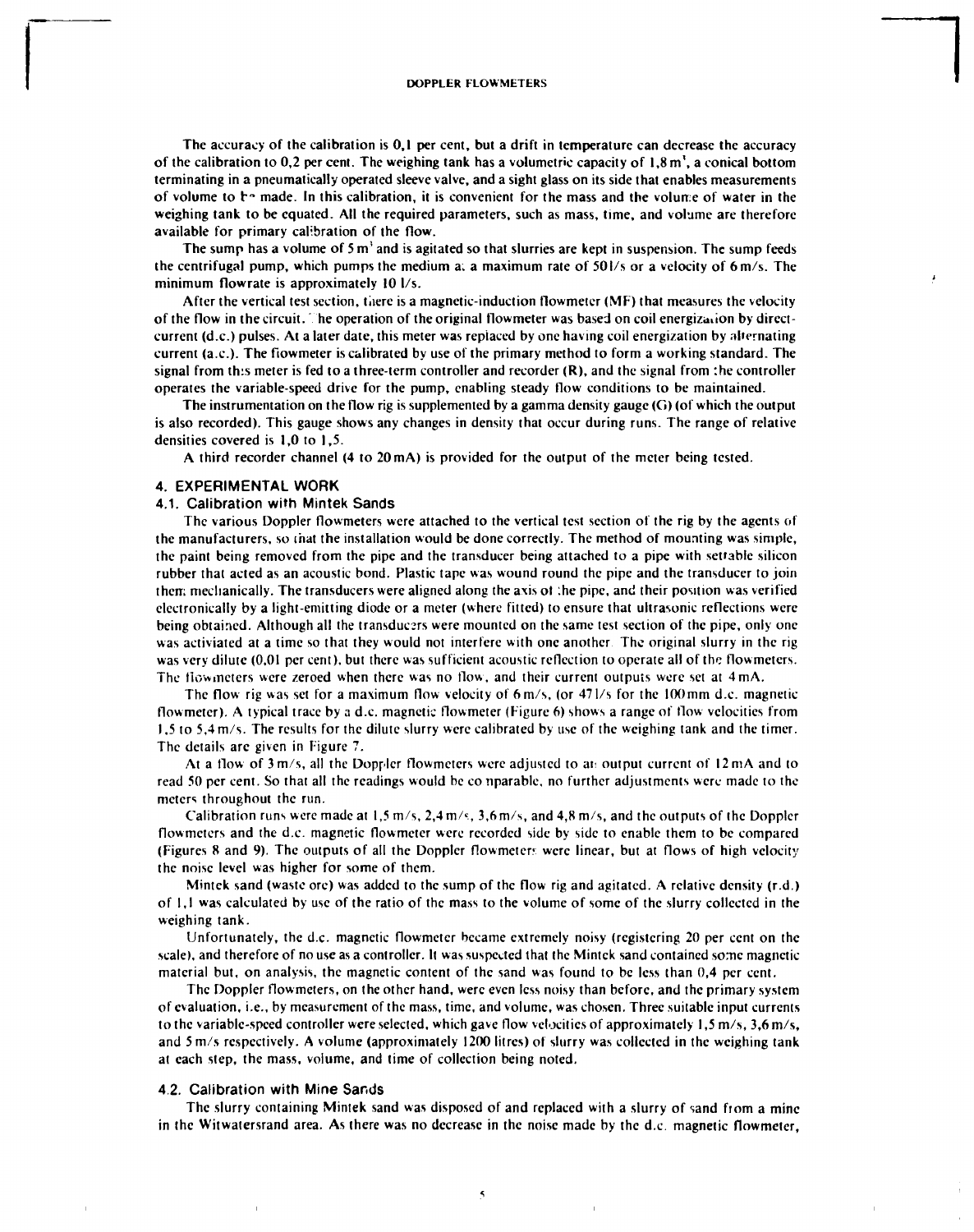

ý.





FIGURE 7. Calibration of the d.c. magnetic flowmeter on very dilute slurry

 $\hat{\mathbf{h}}$ 

 $\mathbb{E}[\mathbf{1}]$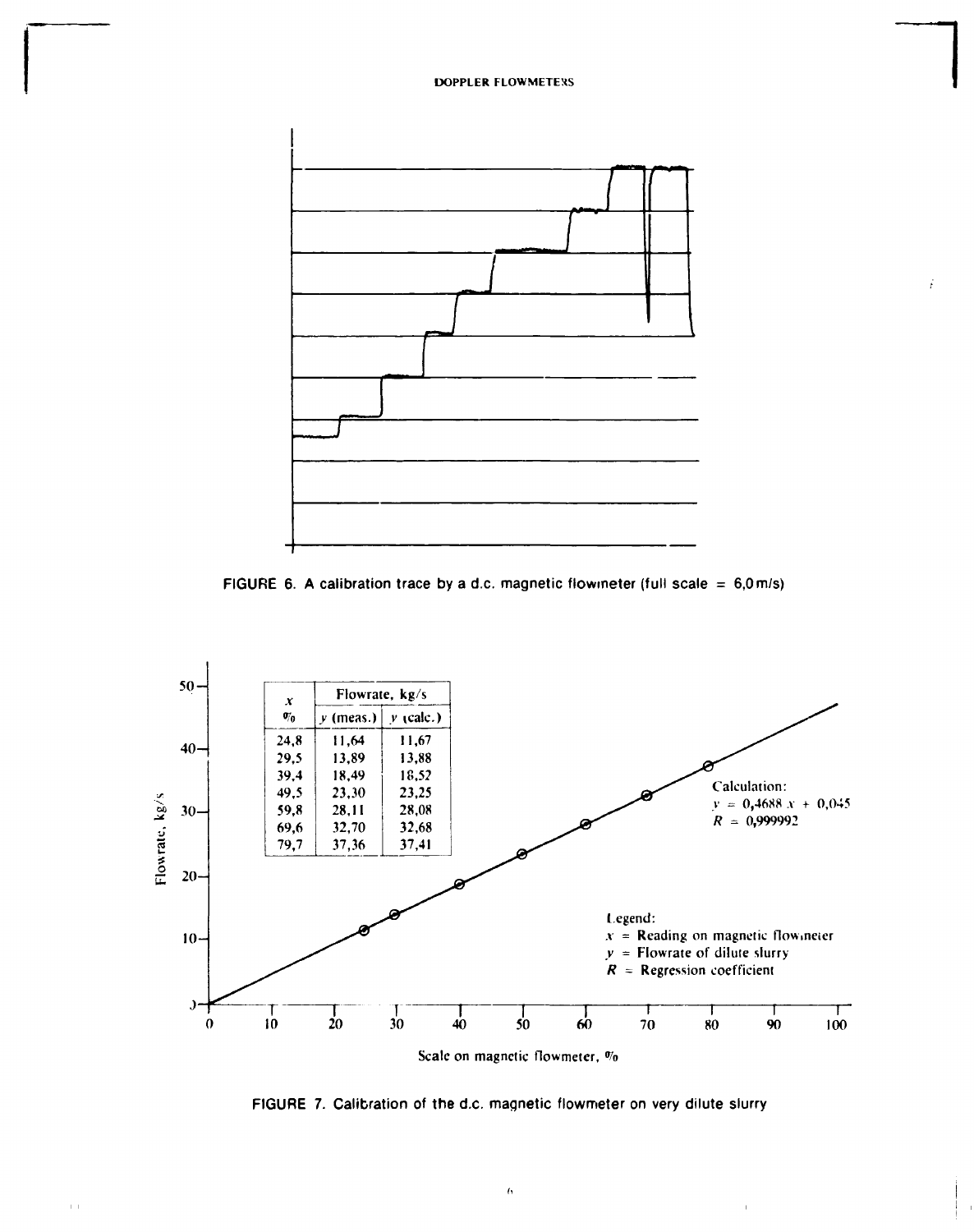

FIGURE 8. Comparative traces on dilute (0,01 per cent) slurry by Doppler flowmeters I to III and the d.c. magnetic flowmeter



FIGURE 9. Comparative traces on dilute (0,01 per cent) slurry by Doppler flowmeters IV to VI and the d.c. magnetic flowmeter

the manual procedure that had been used before was adopted. Tests were conducted on the mine-sand sluny at three relative densities: 1,040, 1,167, and 1,271 respectively. Each of these was the average r.d. over many runs of a particular slurry.

The compositions of the Mintek sands and the mine sands are given in Table 3.

These slurries were prepared and accurately measured in the test rig so that the effect of their densities on the readings of the Doppler flowmeters could be evaluated.

# 4.3. Response on the Rubber-lined Pipe

 $\mathbf{u}^{\dagger}$ 

 $\label{eq:1.1} \frac{1}{\|x\|^{2}}\leq \frac{1}{\|x\|^{2}}\leq \frac{1}{\|x\|^{2}}\leq \frac{1}{\|x\|^{2}}\leq \frac{1}{\|x\|^{2}}\leq \frac{1}{\|x\|^{2}}\leq \frac{1}{\|x\|^{2}}\leq \frac{1}{\|x\|^{2}}\leq \frac{1}{\|x\|^{2}}\leq \frac{1}{\|x\|^{2}}\leq \frac{1}{\|x\|^{2}}\leq \frac{1}{\|x\|^{2}}\leq \frac{1}{\|x\|^{2}}\leq \frac{$ 

 $\mathbf{u}^{\dagger}$ 

 $\mathbb{Z}^2$ 

In another experiment, each Doppler flowmeter was used with a pipe of which the lower horizontal test section (normally 100mm diameter) had been lined with rubber 6mm thick. The velocity of the slurry

 $\mathbf{E}(\mathbf{E}^{(1)},\mathbf{E}^{(2)},\mathbf{E}^{(3)})$  and  $\mathbf{E}^{(2)}$ 

 $\bar{\rm I}$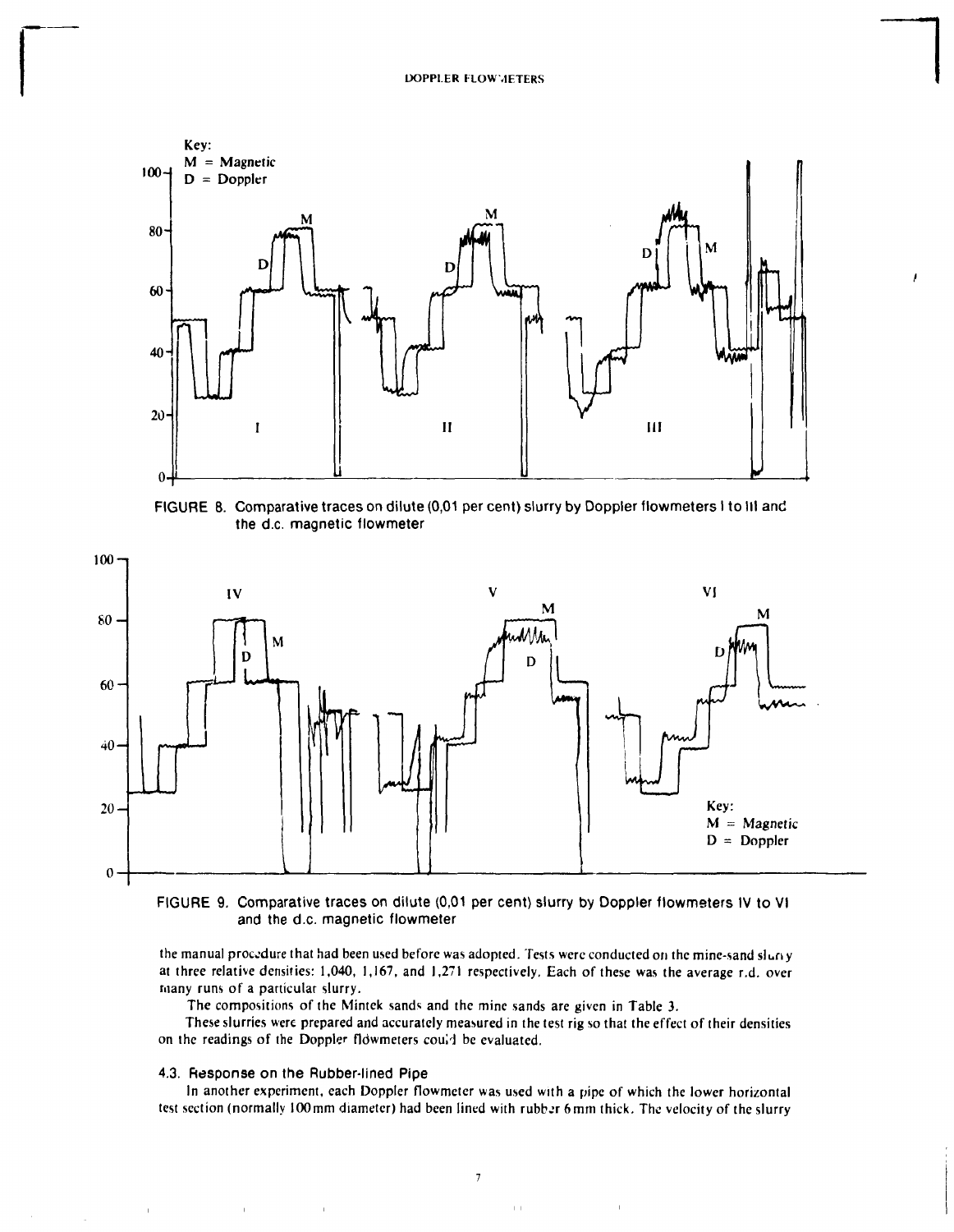# TABLE 3

|                        | Mass of fraction |             |  |  |
|------------------------|------------------|-------------|--|--|
| Particle size, $\mu$ m | g                | Fraction, % |  |  |
| Mintek sands           |                  |             |  |  |
| >212                   | 17,13            | 4,81        |  |  |
| $>150$ to 212          | 34,22            | 9,61        |  |  |
| $>106$ to 150          | 58,75            | 16,50       |  |  |
| $>75$ to 106           | 52,49            | 14.74       |  |  |
| $> 53$ to 75           | 64.51            | 18,12       |  |  |
| $>$ 38 to 53           | 39,79            | 11.18       |  |  |
| By diff. to $38$       | 89,10            | 25,03       |  |  |
| Total                  | 355,99           | 99.99       |  |  |
| Magnetic material      |                  | 0.36        |  |  |
| Mine sands             |                  |             |  |  |
| >212                   | 13,61            | 6,00        |  |  |
| $>150$ to 212          | 43.51            | 19,17       |  |  |
| $>106$ to 150          | 57,48            | 25,33       |  |  |
| $> 75$ to 106          | 36,63            | 16,14       |  |  |
| $> 53$ to 75           | 39.19            | 17,27       |  |  |
| $>$ 38 to 53           | 20,03            | 8.83        |  |  |
| By diff. to $38$       | 16.47            | 7,26        |  |  |
| Total                  | 226,92           | 100.0       |  |  |
| Magnetic material      |                  | 0.06        |  |  |

*The compositions of Mintek sand and mine sand* 

in this section was expected to increase by a factor of 1,29 as a result of the decreased area of the crosssection of the pipe.

The transducers were mounted on each of these sections as before, and tests were run (Table 4).

# 4.4. Limited Calibrations with an a.c. Magnetic Flowmeter

The magnetic flowmeter used originally was of the d.c. type with ehorped excitation at 3 Hz.

In later experiments, an a.c. magnetic flowmeter became available. This experated at 50 Hz and, probably because of its narrower bandwidth, the noise effect was eliminated. Two Joppler flowmeters were tested during this period with this a.c. flowmeter.

Slurries with r.d.s of 1,19 and 1,39 were prepared from Mintek sands and used in tests that were conducted according *to* the secondary calibration method (that in which the results for the Doppler and a.c. magnetic flowmeters were compared directly). Figure 10 is a recording of one of these runs, in which the outputs for the Doppler and the a.c. magnetic flowmeters are presented on the same chart as the r.d. of the slurry.

# 5. RESULTS

#### 5.1. Test on Mintek Slurry

In Figures 11 and 12, the  $x$ -axes give the values for the volume flowrates of the slurry, which are derived from the mass flow divided by the average r.d. With this method, the sight glass is not used, and the limitations inherent in its use are avoided. The y-axis represents the percentage output of each flowmeter. All the flowmeters responded well to cnanges in the flow, and gave linear outputs to within 2 per cent of the maximum.

Emphasis was placed on the linearity of each instrument being tested, and the instrumental settings remained unchanged throughout the test.

# 5.2. Calibration with Mine-sand Slurries

In Figures 13 to 18, the volume flowrates are compared with the percentage outputs of the flowmeters. With one exception (flowmeter III on a slurry with an r.d. of 1,040), there is linear correlation to within 2 per cent of the maximum.

However, in all instances, the slope of the response decreases as the density of the slurry increases.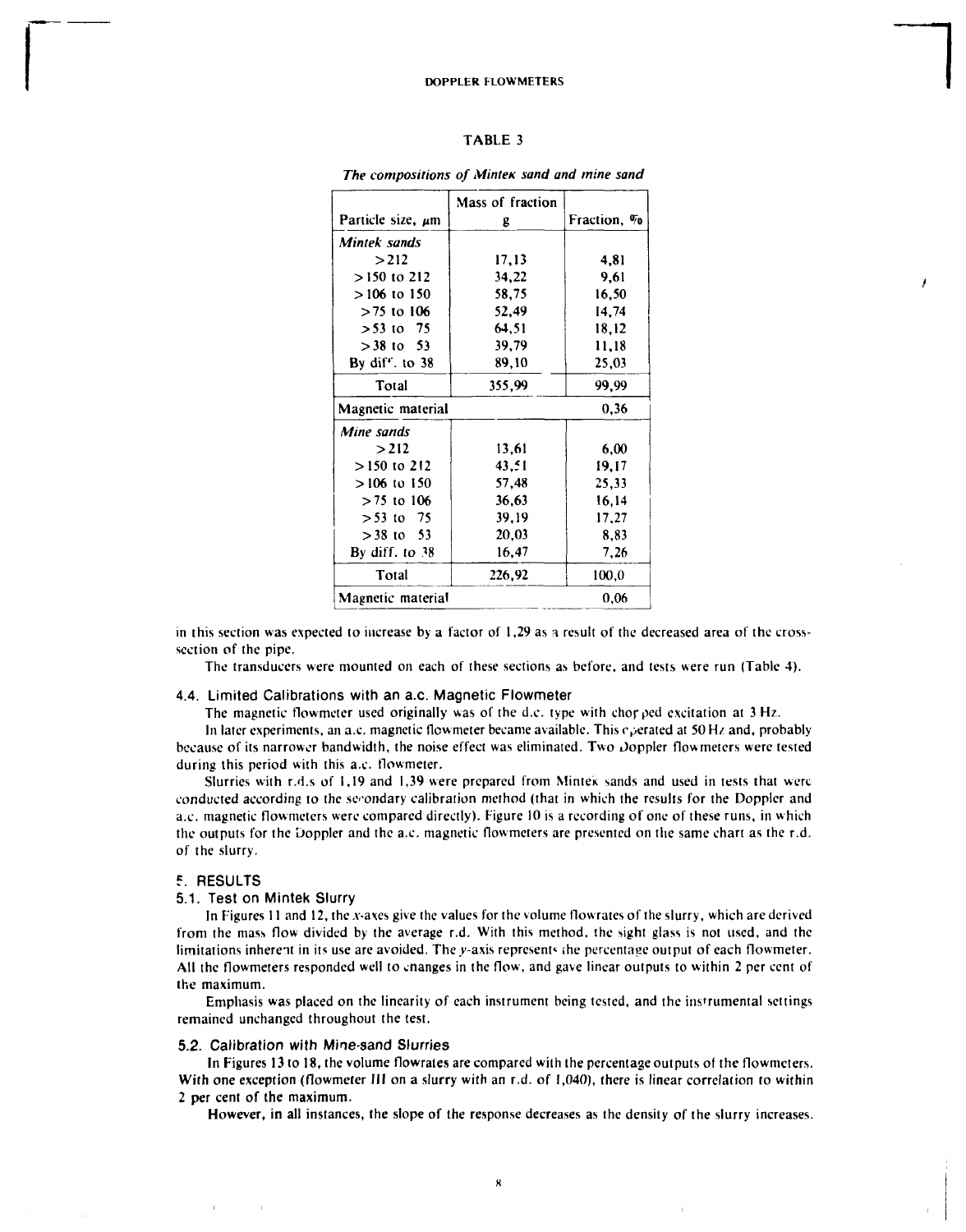|  | `ABLE |  |  |
|--|-------|--|--|
|--|-------|--|--|

*Readings on Doppler flowmeters used with rubber-lined pipes* 

i

|                      | Control       | Flow readings |               | Flowrate |        |                     |
|----------------------|---------------|---------------|---------------|----------|--------|---------------------|
| Doppler<br>flowmeter | current<br>mA | Meter         | Recorder      | kg/s     | l/s    | Relative<br>density |
|                      | 6.60          | 37            | 37            | 12,250   | 11,788 | 1,039               |
| I                    | 12,00         | 76            | 74            | 28,840   | 27,830 | 1.036               |
|                      | 17.50         | 103           | 103           | 41,656   | 39.657 | 1.050               |
|                      |               |               |               |          | Av.    | 1,042               |
|                      | 6,60          | 32            | 32            | 12,198   | 11.740 | 1,300               |
| $\mathbf{I}$         | 12,00         | 70            | 70            | 28,853   | 27,752 | 1,040               |
|                      | 17,50         | 96            | 96            | 41,776   | 40,237 | 1,038               |
|                      |               |               |               |          | Av.    | 1,039               |
|                      | 6.60          | 33            | 33            | 12,293   | 11,845 | 1,038               |
| Ш                    | 12,00         | 78            | 80            | 28,903   | 27,596 | 1,047               |
|                      | 17,50         | O/s           | $\frac{0}{s}$ | 41,822   | 40.335 | 1.039               |
|                      |               |               |               |          | Av.    | 1,041               |
|                      | 6,59          | 25            | 26            | 12,021   | 11,485 | 1.047               |
| IV                   | 12,00         | 68            | 67            | 28,815   | 27,790 | 1,037               |
|                      | 17.50         | 100           | 97            | 41,818   | 40.496 | 1,033               |
|                      |               |               |               |          | Av.    | 1,039               |
|                      | 6,60          |               | 29            | 12,013   | 11,573 | 1,038               |
| v                    | 12,00         |               | 80            | 28.823   | 27,460 | 1,050               |
|                      | 17,50         |               | O/S           | 41,755   | 40.505 | 1,031               |
|                      |               |               |               |          | Av.    | 1.040               |
|                      | 6,60          | $5,5*$        | 33            | 12,157   | 11,680 | 1,040               |
| V1                   | 12,00         | $13.00*$      | 61            | 28.738   | 27,460 | 1.047               |
|                      | 17.50         | $18,6*$       | 0/s           | 41.635   | 40,230 | 1.035               |
|                      |               |               |               |          | Av.    | 1,041               |

\* Feet per second on the indicator of the meter

 $o \rightarrow \circ$  off scale



 $\mathbf{r}$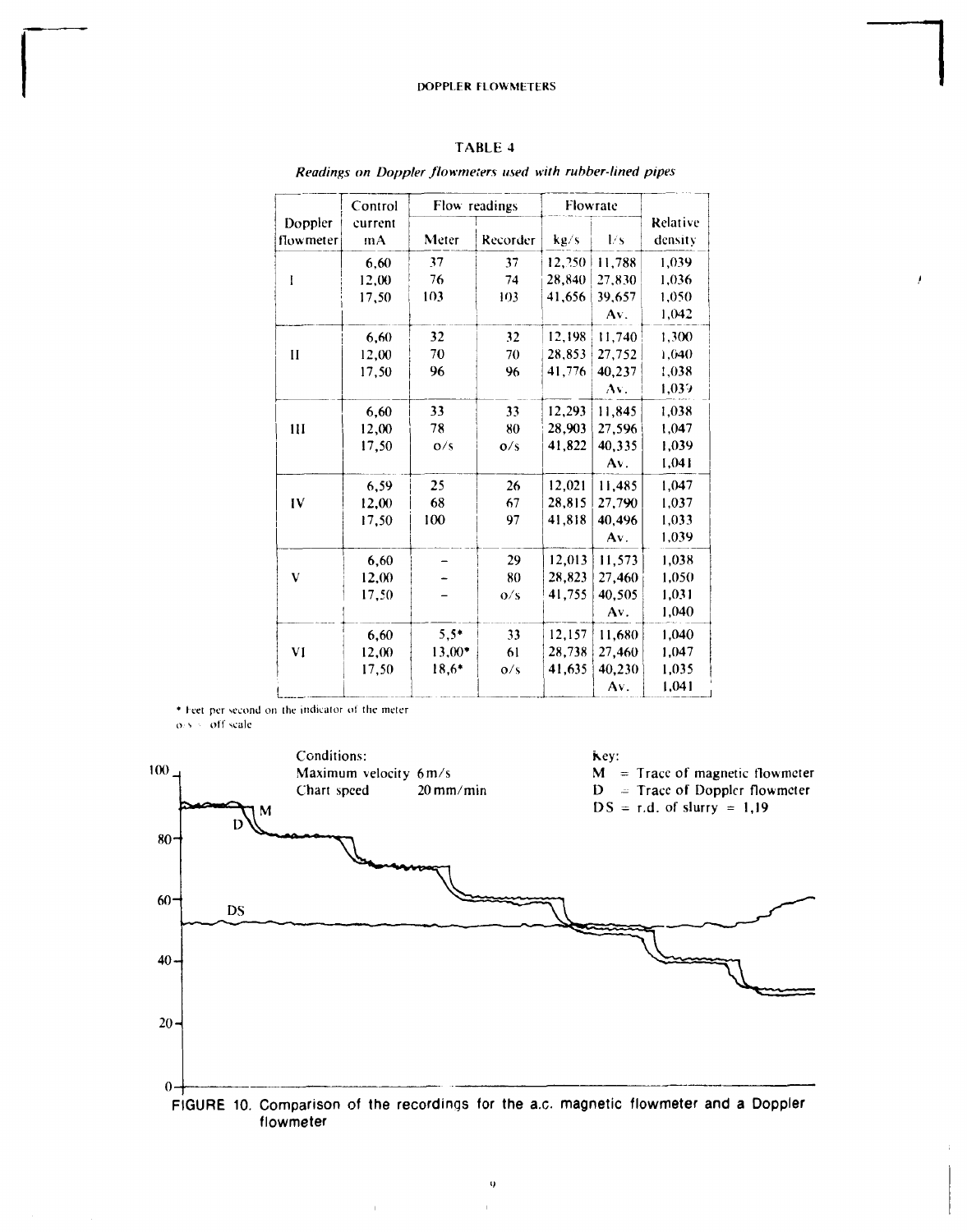

FIGURE 11. Responses of Doppler flowmeters I to III to changes in flow of Mintek slurry (r.d. 1,103)



FIGURE 12. Responses of Doppler flowmeters IV to VI to changes in flow of Mintek slurry (r.d. 1,103)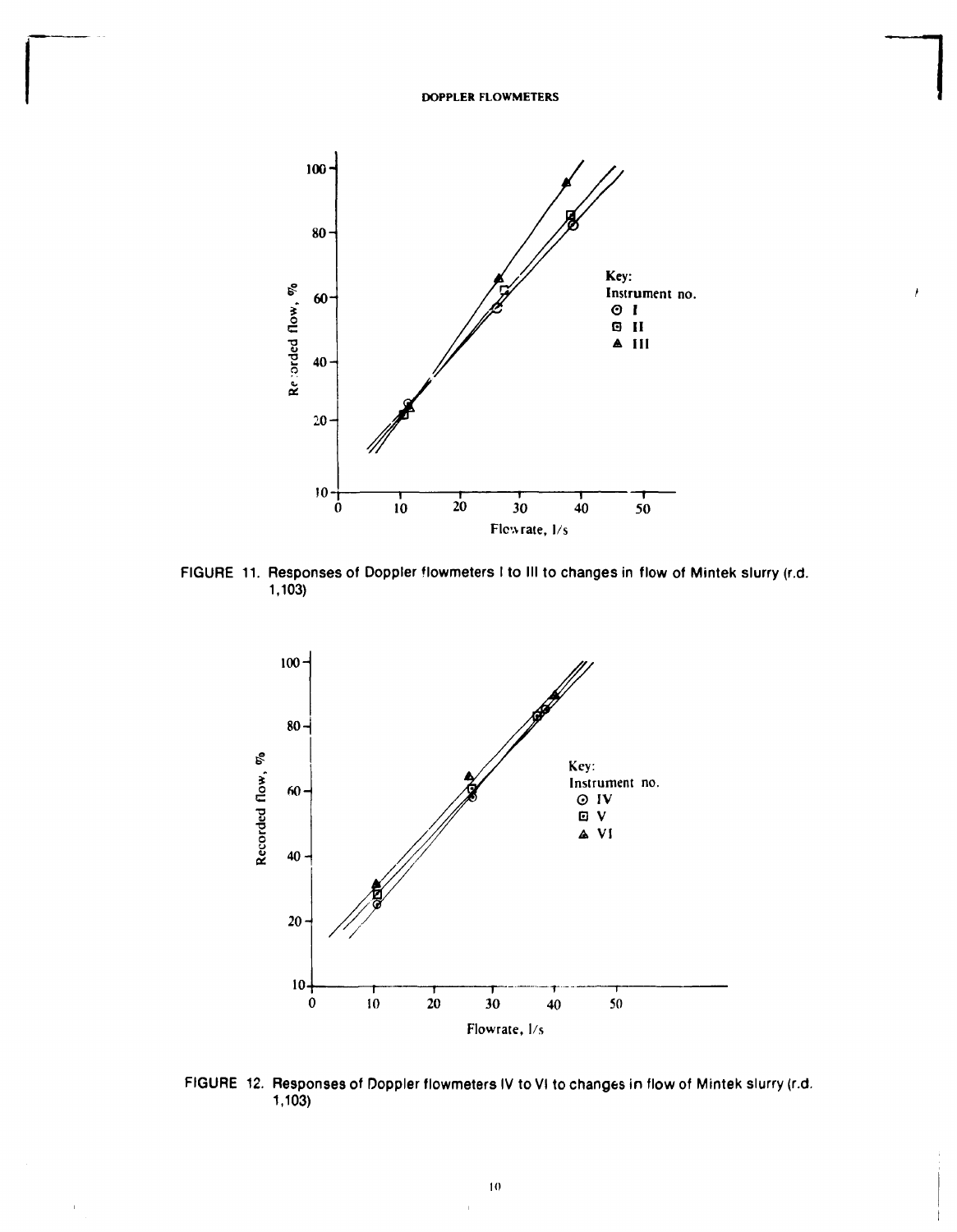

**FIGURE 13. Responses of Doppler flowmeter I to changes in flow of mine-sand slurries of different r.d.s** 



**FIGURE 14. Responses of Doppler flowmeter II to changes in flow of mine-sand slurries of different r.d.s** 

 $\mathbf{r}$  $\mathbf{r}$ 

 $\bar{1}$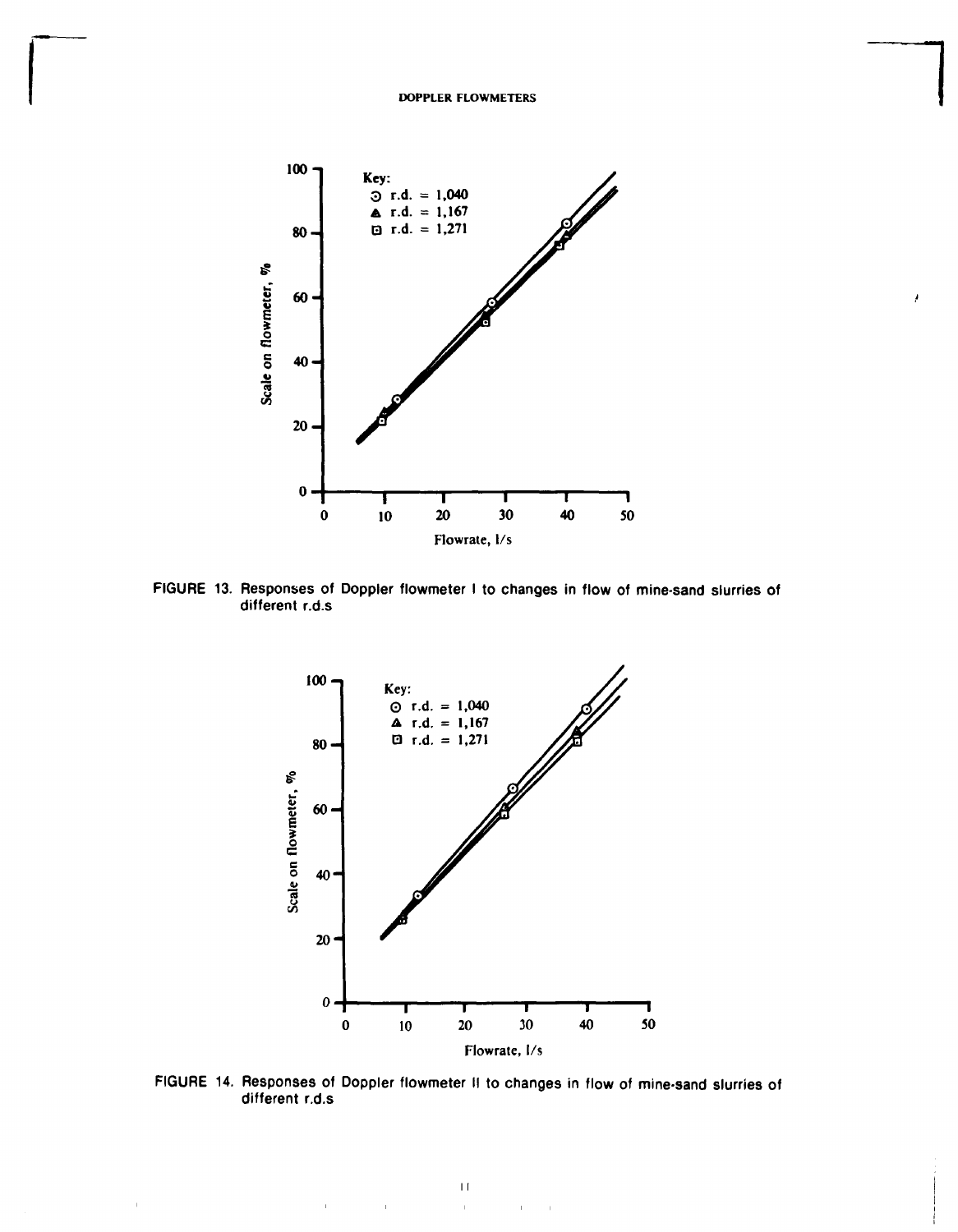

FIGURE 15. Responses of Doppler flowmeter III to changes in flow of mine-sand slurries of different r.d.s



FIGURE 16. Responses of Doppler flowmeter IV to changes in flow of mine-sand slurries of different r.d.s

 $\overline{1}$ 

 $\bar{\rm I}$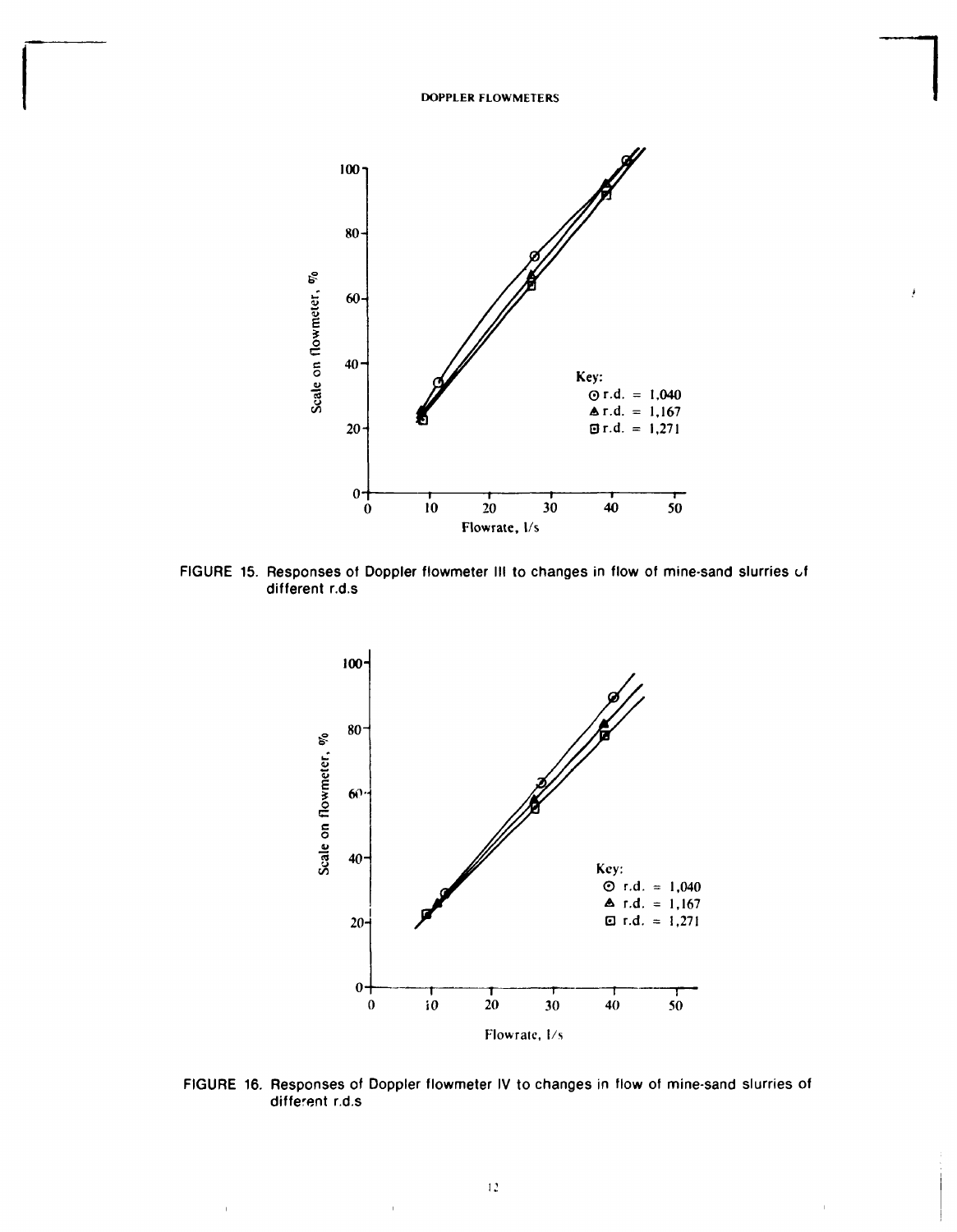

**FIGURE 17. Responses of Ooppler flowmeter V to changes in flow of mine-sand slurries of different r.d.s** 



**FIGURE 18. Responses of Doppler flowmeter VI to changes in flow of mine-sand slurries of different r.d.s** 

 $\bar{1}$ 

 $\mathbf{r}$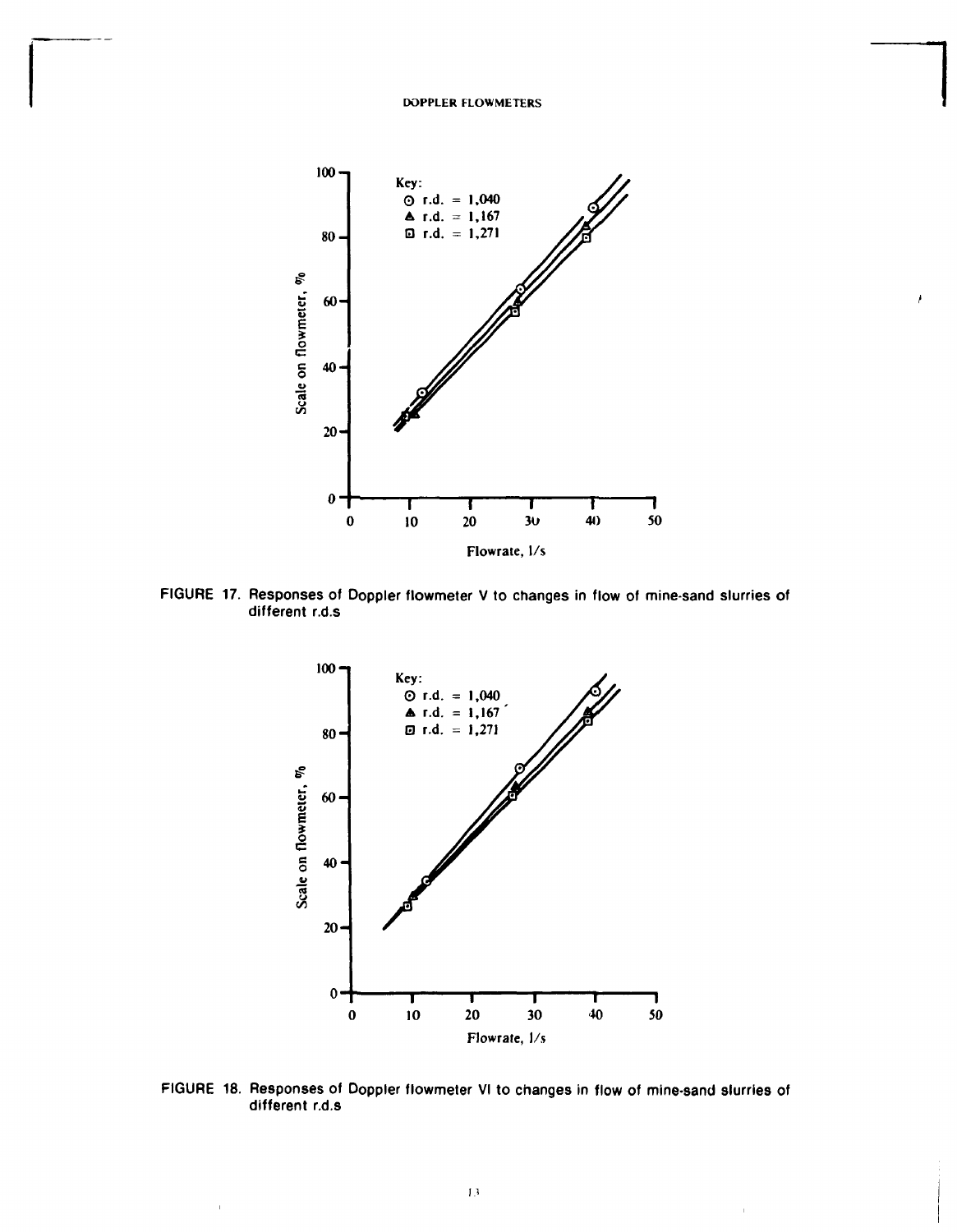#### **5.3. Response on the Rubber-lined Pipe**

All of the flowmeters responded to changes in the flowrates of the slurries although it can be seen from Table 4 that the readings for each flowmeter were higher than those obtained from earlier calibrations. This was because of the increased velocity of the slurry as it passed through the section of pipe narrowed by the rubber lining (Section 4.3).

#### **5.4. Limited Calibration with an** *a.c.* **Magnetic Flowmeter**

The results are plotted in Figures 19 and 20. The simplicity of these measurements enabled increased accuracy to be achieved, and the graphs for these measurements made by the Doppler and the a.c. magnetic flowmeters agree in linearity to within 1 per cent.

As before, increasing r.d. decreased the slope of the response. For an increase in r.d. of 0,2 the opposed flowmeter (Figure 18) has a reduction of 7 per cent in the slope of the response; the tandem flowmeter (Figure 19) has a similar reduction of 10 per cent in the slope.



**FIGURE** 19. Comparison of the outputs of the Doppler flowmeter (in opposed-mounting mode) and **the** a.c. magnetic flowmeter

# 5.5. General

The response time of a Doppler flowmeter is apparently longer than that of a d.c. magnetic flowmeter, as is demonstrated by the comparative recordings in Figure 10.

A further guide to the behaviour of Doppler flowmeters is signal noise. The noise levels of the various flowmeters can be observed in Figures 8 and 9. Noise decreases with ihe r.d. ot ihe slurry, and increases with the velocity of the flow, i.e., with a greater number of particles acting as reflectors and a narrower spread in the velocities of the particles.

# **6. CONCLUSIONS**

It is apparent that, unlike magnetic flowmeters, Doppler flowmeters measure the velocity of the particles in a slurry rather than the velocity of the liquid phase of the slurry. This effect can be seen by the slower response of the Doppler flowmeters to a step change in the velocity of a flowing slurry. This is because solid particles, which have greater inertia, take longer to reach a required velocity than a liquid does.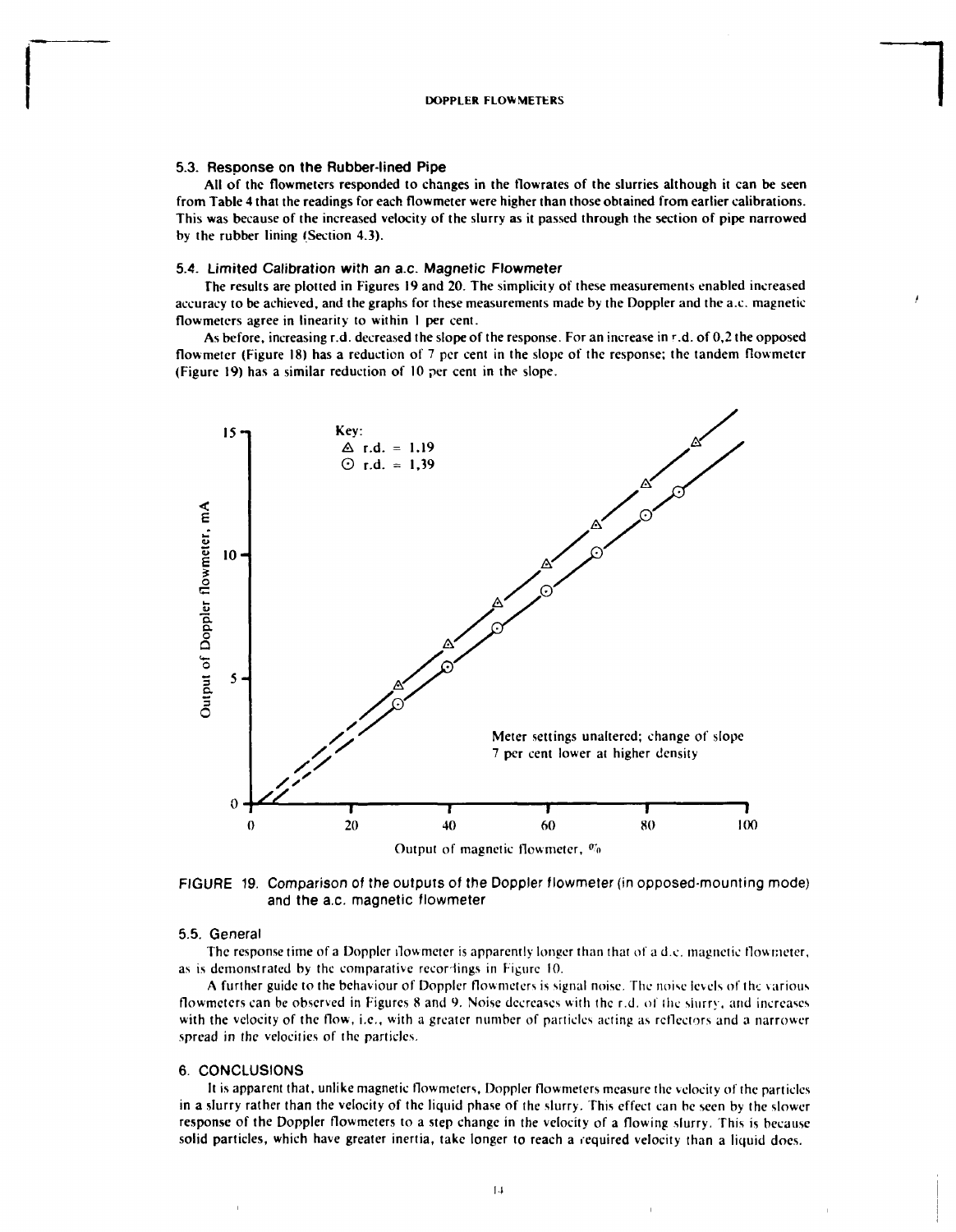

FIGURE 20. Comparison of the outputs of the Doppler flowmeter (in tandem-moursting mode) and the a.c. magnetic flowmeter

It appears that the velocity of the slurry decreases with increasing density when measured by a Doppler flowmeter. When **a** magnetic flowmeter is used, this effect is not observed. A possible reason for this effect of density is given in Section 7. It is therefore incorrect for one to calibrate a system and flowmeter for, say, a slurry of low density, and to assume that the calibration will hold good for a slurry of high density. Although manufacturers provide flow-setting parameters for their flowmeters, these should be applied as a preliminary step and, where possible, another method for the standardization of flows should be used in verification of the setting.

Flow measurements were easily obtained with no mechanical intrusion from Doppler flowmeters. This statement holds good for plain and rubber-lined pipes of 100 mm diameter containing mine-sand slurries up to an r.d. of 1,4.

In nearly all instances, all the flowmeters showed good linearity at particular density levels. The operation of the flowmeters depends primarily on the size of the particles in the slurry and, to a lesser extent, on the concentration of the particles.

With slurries at very low r.d.s and high flow velocities, the noise emitted by Doppler flowmeters varied, flowmeters I and IV being less noisy than the others. However, it «hould be noted that this r.d. is lower than that required by most manufacturers for optimum operation.

# 7. DISCUSSION AND RECOMMENDATIONS

Figure 21 illustrates the flow profile for slurry rising in a vertical pipe. At low density, the ultrasonic beam can penetrate to a point A, and the high particle velocity,  $V_i$ , can be measured. However, in a slurry of high r.d., the beam can penetrate only to a point B, and the lower velocity,  $V_2$ , is measured. It is recommended that the 'target area' of an ultrasonic beam penetrating slurries of various r.d.s should be : nvestigated. The power and frequency of the ultrasound are obvious parameters.

The particles in the slurry move at various velocities and, for more accurate average velocities to be obtained, more particles should act as reflectors. In this respect, it appears that some advantage is to be gained from opposed mounting of the transducers (flowmeter I). However, the noise emitted by one of

 $15$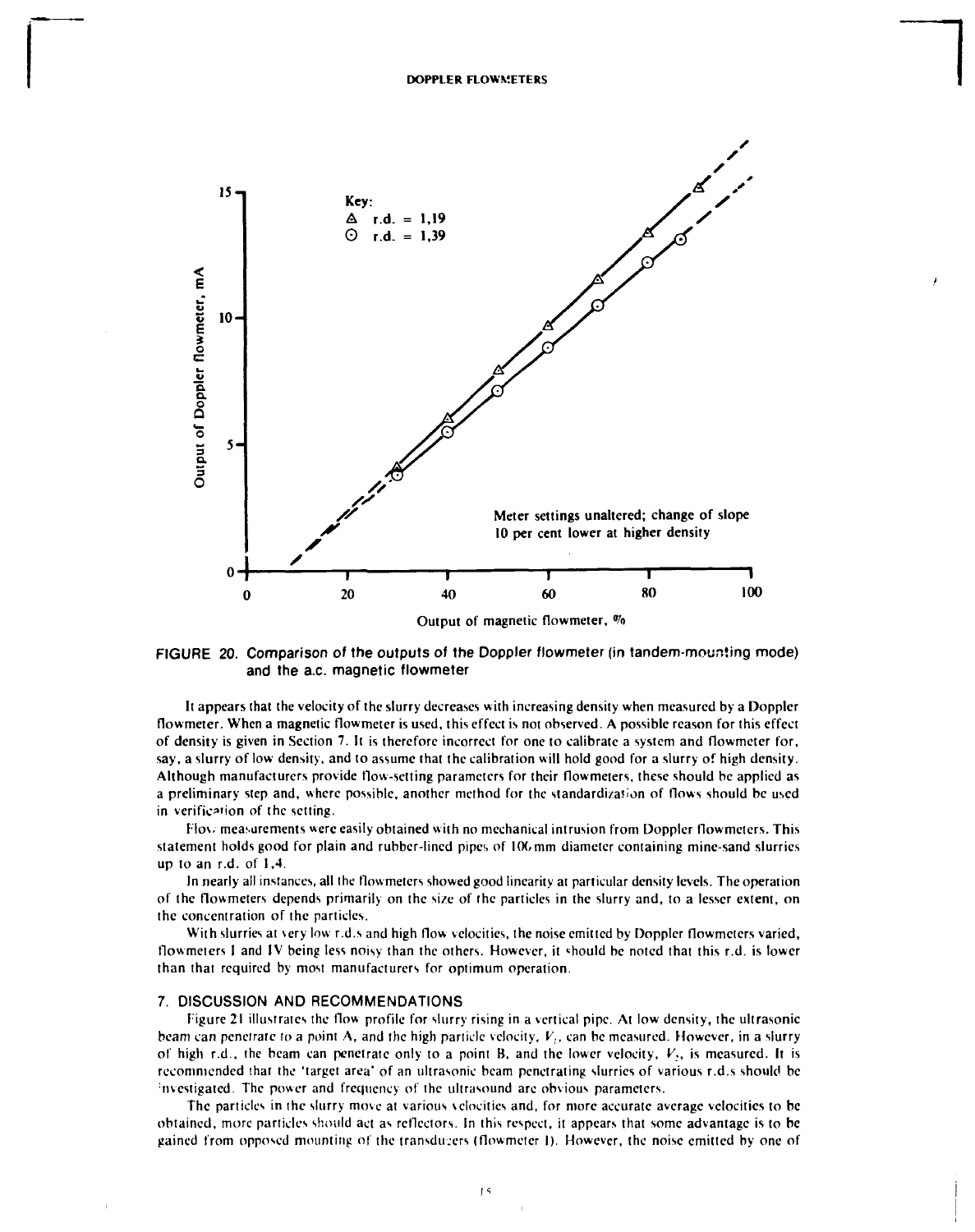

FIGURE 21. The velocity profile of slurry in a vertical pipe

the flowmeters using tandem mounting (IV) was also low. The opposed mounting is limited by the diameter of the pipe, and it is understood that this system can measure mine pulps in pipes of 150 mm diameter, but not in pipes of 250mm diameter.

The Doppler flowmeter is recommended for use on plants, particularly for spot tests on the flow. The measured slurry must have the requisite size and abundance of particles (or of air bubbles), and the test probe must be sited correctly so that the flow profile is symmetrical. Absolute calibration of the flowmeter is best achieved with the probe *in situ*, the measurement of the flow being checked by an alternative method.

The distance between the transducers and the instrument is limited, because the high frequencies employed necessitate transmission by coaxial cable. As the instrument will be in a plant environment, it should be hoseproof, and the part of the instrument required for conversion of the signals to analogue signals (the pre-amplifier) should be waterproof. With such a pre-amplifier, long cable runs become possible in plants, and the output cable is cheaper than coaxial cable. The flowmeters with this feature (hoseproof and waterproof) are flowmeters II. Ill, and V. (Flowmeter VI is a portable model and the feature does not apply.)

It is recommended thai a separate indicator should be installed that would show whether sufficient ultrasonic reflection is being obtained. This second signal could also serve as a 'pipe empty' alarm. The flowmeters with this feature (a separate indicator) are flowmeters I, IV, V, and VI.

Separate twin transducers enable opposed or tandem mounting to be used. The instrument with this feature is flowmeter I.

#### 8. REFERENCES

- 1. ADDIE, G.R.. and DI NAPOLI, I.. Comparison of a Doppler (ultrasonic) flowmeter with a magnetic flowmete. on different slurries in the G.I.W. Hydraulics Test laboratory, vol. 7. *PROCEEDINGS Of THE 8TH ANNUAL MINING AND METALLURGY DIVISION SYMPOSIUM AND EXHIBIT, MAY 14-16, 1980, PHOENIX. ARIZONA. Kurzinski, E.I. (ed.).*  Pittsburgh, Instrument Society of America, 1980. p. 403.
- 2. PFAU, B. Continuous particle-size measurement with ultrasound. *Verfahrenstechnik,* vol.;., no. 9. 1974. pp. 258-260.
- 3. SCHMIDT, T.R. What you should know about clamp on ultrasonic flowmeters. *InTech,* May 1981. pp. 59-62.